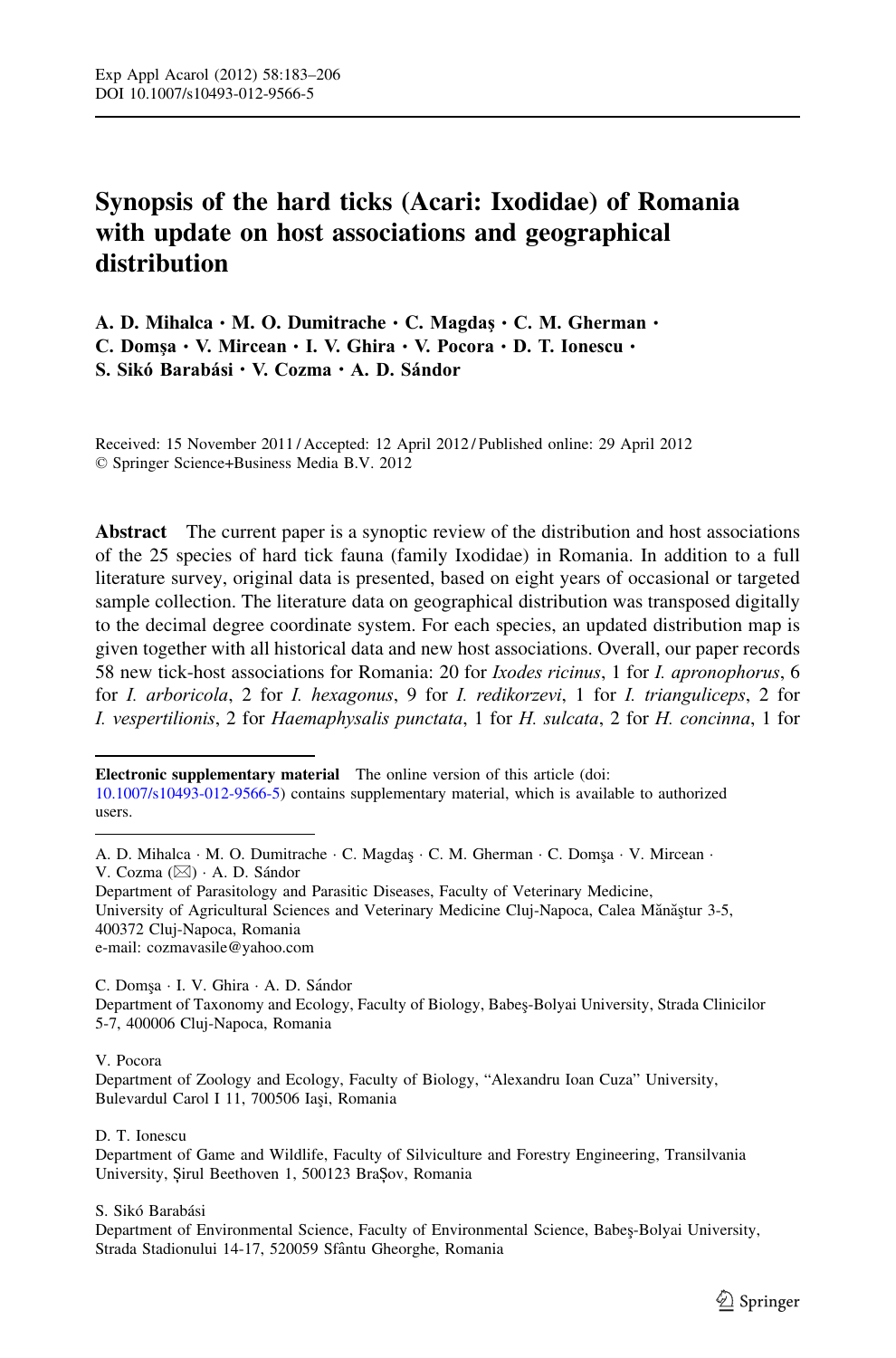D. marginatus, 4 for Rhipicephalus sanguineus sensu lato, 1 for R. bursa and 6 for Hyalomma marginatum.

**Keywords** Ixodidae · Romania · Tick fauna · Geographical distribution

## Introduction

Ticks are medically important arthropods mainly because of their vectorial capacity. Hardticks are notorious as vectors of human and animal disease agents (protozoa, bacteria, viruses). They transmit a greater variety of infectious organisms than any other group of blood-sucking arthropods (Nicholson et al. [2009\)](#page-22-0). Clarifying the host preferences and distribution of ticks is essential for understanding the complex ecological and epidemiological features of associated diseases. Few studies are available in Romania on the distribution and host preferences of hard ticks. Most of them are focused on domestic mammals with little data on wildlife hosts.

The only exhaustive review on hard-tick diversity in Romania was published more than 45 years ago (Feider [1965](#page-21-0)). According to Feider's review and subsequent new species records (Mironescu [1966](#page-22-0); Georgescu [1968\)](#page-21-0) there are 25 valid species (considering the taxonomic update by Guglielmone et al. [2010](#page-22-0)) of ticks for the fauna of Romania: Ixodes ricinus, I. redikorzevi, I. laguri, I. arboricola, I. apronophorus, I. hexagonus, I. crenulatus, I. rugicollis, I. vespertilionis, I. simplex, I. trianguliceps, Haemaphysalis inermis, H. punctata, H. sulcata, H. parva, H. concinna, Dermacentor marginatus, D. reticulatus, Rhipicephalus annulatus, R. sanguineus sensu lato (s.l.), R. bursa, R. rossicus, Hyalomma aegyptium, H. marginatum, and H. scupense. In addition, most of the data related to host associations and territorial distribution is rather old and available only in Romanian, thus not easily available to researchers for comparative studies. Moreover, similar synoptic papers were recently published for Portugal (Santos-Silva et al. [2011](#page-22-0)), Sulawesi (Durden et al. [2008\)](#page-21-0), China (Chen et al. [2010\)](#page-21-0) and Chile (González-Acuña and Guglielmone [2005](#page-21-0)).

Thus, the aim of the present study was to update the known information with new records on the host spectrum and to show the current geographical distribution data for all hard-tick species of Romania.

# Materials and methods

#### Original data

Between February 2004 and October 2011, 4,745 ticks were collected from 597 individuals belonging to 58 host species (Mammalia, Aves, Reptilia) (Table [1\)](#page-2-0) in various localities from Romania. Additionally, between March 2010 and September 2011, 14,041 ticks were captured by flagging from forest habitats in Romania (method adapted from Estrada-Peña [2001\)](#page-21-0). All ticks were collected within the frame of a research project focused on tick-borne pathogens (manuscripts regarding prevalence and intensity on hosts and tick community structure on vegetation are in preparation). All ticks were deposited at the Department of Parasitology and Parasitic Diseases from the University of Agricultural Sciences and Veterinary Medicine Cluj-Napoca. For all occurrences, GPS derived coordinates were recorded (latitude, longitude). All collection sites  $(n = 342)$  were located in the geographic limits of Romania and are shown on the maps from the results section.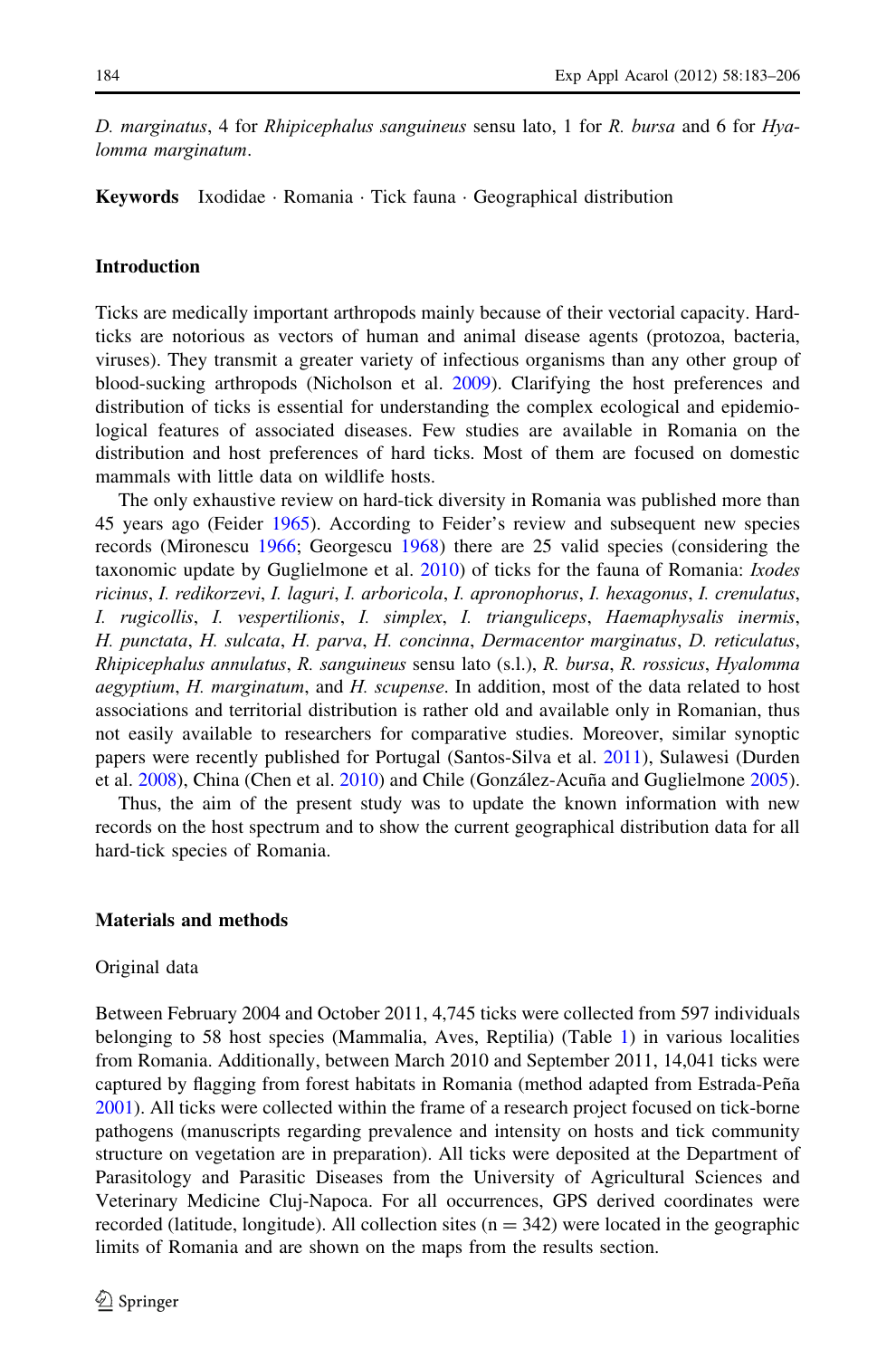<span id="page-2-0"></span>

| No       | Host                      | Host individuals with ticks | Tick species recorded (stages) |
|----------|---------------------------|-----------------------------|--------------------------------|
| Reptilia |                           |                             |                                |
| 1.       | Emys orbicularis          | 1                           | <i>I. ricinus</i> $(N)$        |
| 2.       | Lacerta agilis            | 37                          | $I.$ ricinus $(F, N, L)$       |
| 3.       | Lacerta viridis           | 6                           | $I.$ ricinus $(F, N, L)$       |
|          |                           |                             | H. concinna (N)                |
|          |                           |                             | H. marginatum (N)              |
| 4.       | Podarcis tauricus         | 5                           | H. concinna (N)                |
|          |                           |                             | $H.$ marginatum $(L)$          |
| 5.       | Testudo graeca            | 44                          | H. aegyptium (M, F, N, L)      |
| 6.       | Zootoca vivipara          | 1                           | I. ricinus (F, N, L)           |
| Aves     |                           |                             |                                |
| 7.       | Acrocephalus arundinaceus | 1                           | $R.$ sanguineus s.l. $(F)$     |
| 8.       | Carduelis carduelis       | 1                           | I. redikorzevi (F)             |
| 9.       | Crex crex                 | 7                           | <i>I. ricinus</i> $(N)$        |
| 10.      | Cyanistes caeruleus       | 2                           | I. redikorzevi (N)             |
|          |                           |                             | I. arboricola (L)              |
| 11.      | Erithacus rubecula        | 8                           | $I.$ ricinus $(N, L)$          |
|          |                           |                             | I. arboricola (N, L)           |
| 12.      | Fringilla coelebs         | 3                           | $I.$ ricinus $(N, L)$          |
|          |                           |                             | I. redikorzevi (N, L)          |
| 13.      | Garrulus glandarius       | 1                           | <i>I. ricinus</i> $(N)$        |
| 14.      | Muscicapa striata         | 2                           | I. arboricola (N)              |
|          |                           |                             | $H.$ marginatum $(N)$          |
| 15.      | Parus major               | 9                           | $I.$ ricinus $(N, L)$          |
|          |                           |                             | I. arboricola (N, L)           |
|          |                           |                             | I. redikorzevi (N, L)          |
| 16.      | Phoenicurus ochruros      | 1                           | $I.$ ricinus $(N)$             |
| 17.      | Phoenicurus phoenicurus   | 2                           | I. arboricola (N, L)           |
|          |                           |                             | I. redikorzevi (L)             |
| 18.      | Pica pica                 | 3                           | $I.$ ricinus $(F, N, L)$       |
|          |                           |                             | I. redikorzevi (N, L)          |
| 19.      | Sturnus vulgaris          | 3                           | $I.$ ricinus $(N, L)$          |
| 20.      | Turdus merula             | 25                          | $I.$ ricinus $(F, N, L)$       |
|          |                           |                             | I. arboricola (N)              |
|          |                           |                             | I. redikorzevi (F)             |
| 21.      | Turdus philomelos         | $\overline{\mathbf{c}}$     | I. ricinus (N, L)              |
| 22.      | Turdus pilaris            | 1                           | $I.$ ricinus $(N, L)$          |
| Mammalia |                           |                             |                                |
| 23.      | Apodemus agrarius         | 17                          | I. ricinus (N, L)              |
| 24.      | Apodemus flavicollis      | 23                          | I. ricinus (N, L)              |
|          |                           |                             | I. apronophorus (L)            |
|          |                           |                             | R. sanguineus s.l. (N, L)      |
| 25.      | Apodemus microps          | 5                           | I. ricinus (N)                 |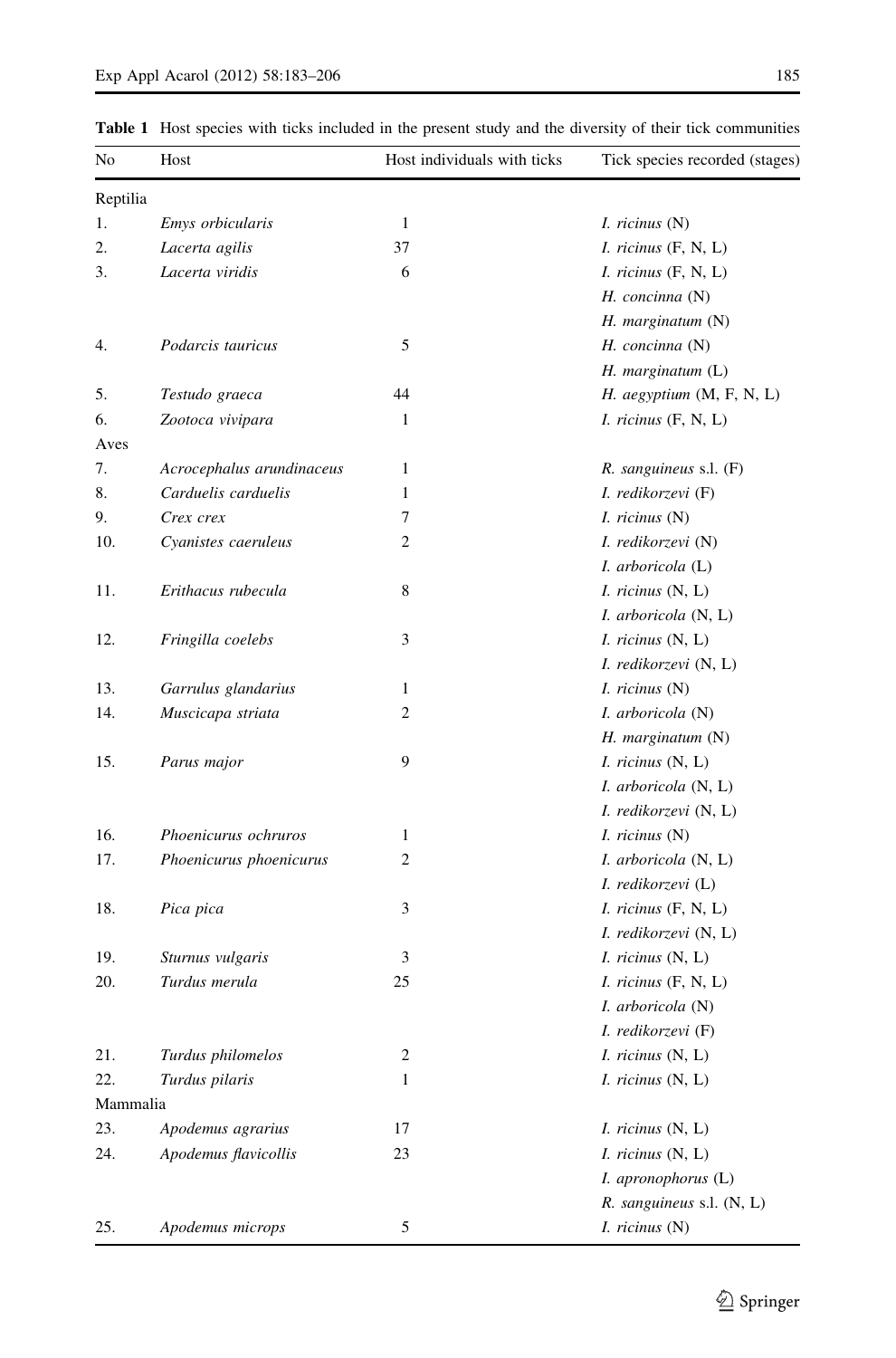| No  | Host                     | Host individuals with ticks | Tick species recorded (stages)   |
|-----|--------------------------|-----------------------------|----------------------------------|
|     |                          |                             | I. redikorzevi (M, F)            |
| 26. | Apodemus sylvaticus      | 4                           | <i>I. ricinus</i> $(N, L)$       |
| 27. | Apodemus uralensis       | 3                           | $I.$ ricinus $(L)$               |
| 28. | Arvicola terrestris      | $\overline{c}$              | <i>I. ricinus</i> $(N, L)$       |
| 29. | Canis aureus             | $\overline{4}$              | I. ricinus (M, F)                |
|     |                          |                             | $H.$ punctata $(N)$              |
|     |                          |                             | R. sanguineus s.l. (M)           |
| 30. | Canis familiaris         | 87                          | <i>I. ricinus</i> $(M, F, N)$    |
|     |                          |                             | $D.$ marginatus $(M, F)$         |
|     |                          |                             | $R.$ sanguineus s.l. $(M, F, N)$ |
| 31. | Canis lupus              | $\overline{c}$              | <i>I. ricinus</i> $(M, F)$       |
| 32. | Capra hircus             | 15                          | I. ricinus (M, F)                |
|     |                          |                             | D. marginatus (M, F)             |
|     |                          |                             | $H.$ marginatum $(F)$            |
| 33. | Capreolus capreolus      | 9                           | $I.$ ricinus $(M, F, N, L)$      |
|     |                          |                             | D. marginatus (M, F)             |
| 34. | Clethrionomys glareolus  | 16                          | $I.$ ricinus $(L)$               |
| 35. | Crocidura leucodon       | $\mathbf{1}$                | $I.$ ricinus $(L)$               |
| 36. | Crocidura suaveolens     | 6                           | $I.$ ricinus $(N, L)$            |
| 37. | Equus caballus           | $\overline{4}$              | $I.$ ricinus $(F)$               |
|     |                          |                             | D. marginatus (M, F)             |
| 38. | Erinaceus roumanicus     | 31                          | <i>I. ricinus</i> $(M, F, N, L)$ |
|     |                          |                             | $H.$ punctata $(M, N)$           |
|     |                          |                             | $D.$ marginatus $(N)$            |
|     |                          |                             | $R.$ sanguineus s.l. $(N)$       |
|     |                          |                             | R. rossicus (M, F, N, L)         |
|     |                          |                             | Hyalomma marginatum (N)          |
| 39. | Felis catus              | 29                          | <i>I. ricinus</i> $(M, F, N)$    |
| 40. | Felis silvestris         | 2                           | $I.$ ricinus $(F)$               |
|     |                          |                             | I. hexagonus (F, N)              |
| 41. | Homo sapiens             | 57                          | <i>I. ricinus</i> $(M, F, N, L)$ |
|     |                          |                             | $D.$ marginatus $(M, F)$         |
|     |                          |                             | R. bursa (N)                     |
|     |                          |                             | H. marginatum (M)                |
| 42. | Micromys minutus         | 2                           | I. ricinus (F)                   |
|     |                          |                             | I. redikorzevi (M)               |
| 43. | Microtus arvalis         | 14                          | <i>I. ricinus</i> $(M, F, N, L)$ |
|     |                          |                             | D. marginatus (M)                |
| 44. | Microtus subterraneus    | 2                           | $I.$ ricinus $(L)$               |
|     |                          |                             | I. trianguliceps (F)             |
| 45. | Mus spicilegus           | $\mathbf{1}$                | $R.$ sanguineus s.l. $(N)$       |
| 46. | Muscardinus avellanarius | 2                           | $I.$ ricinus $(N, L)$            |
|     | Mustela putorius         | 1                           |                                  |
| 47. |                          |                             | I. ricinus (M, N)                |

# Table 1 continued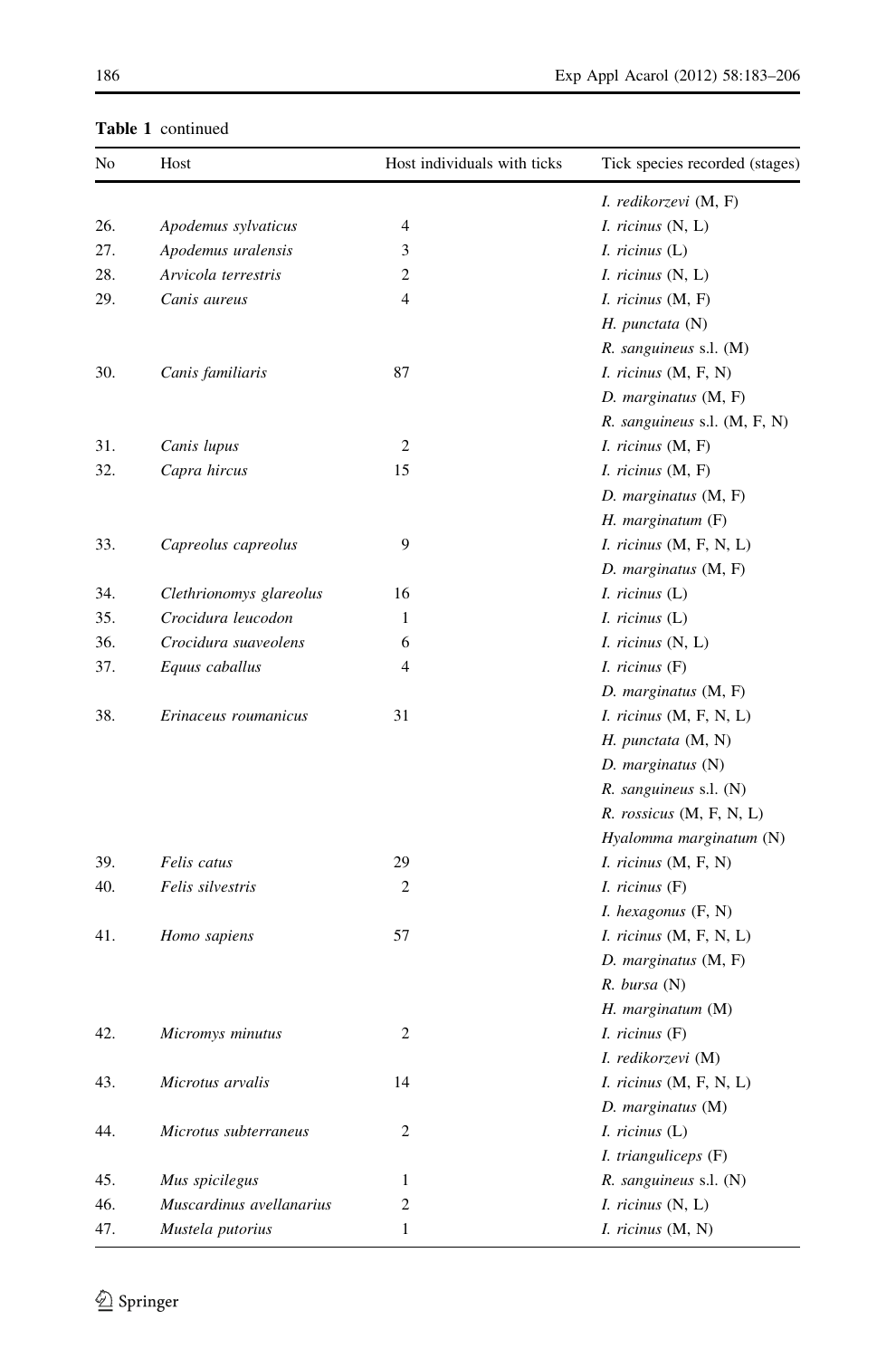#### Table 1 continued

| N <sub>0</sub> | Host                         | Host individuals with ticks | Tick species recorded (stages)  |
|----------------|------------------------------|-----------------------------|---------------------------------|
| 48.            | Myotis alcathoe              | 1                           | <i>I. vespertilionis</i> (N)    |
| 49.            | Neomys fodiens               | 1                           | $I.$ ricinus $(L)$              |
| 50.            | Ovis aries                   | 16                          | I. ricinus (F)                  |
|                |                              |                             | D. marginatus (M, F)            |
|                |                              |                             | H. marginatum (M, F)            |
| 51.            | Rhinolophus euryale          | 1                           | <i>I. vespertilionis</i> (N)    |
| 52.            | Rhinolophus<br>ferrumequinum | $\overline{2}$              | <i>I. vespertilionis</i> (N, L) |
| 53.            | Sciurus vulgarus             | 1                           | <i>I. ricinus</i> $(N)$         |
| 54.            | Sorex araneus                | 8                           | <i>I. ricinus</i> $(N, L)$      |
| 55.            | Sorex minutus                | 3                           | <i>I. ricinus</i> $(N)$         |
| 56.            | Spermophilus citellus        | $\overline{2}$              | I. laguri(F)                    |
|                |                              |                             | $H.$ sulcata $(L)$              |
| 57.            | Sus scrofa                   | 3                           | I. ricinus (M, F)               |
|                |                              |                             | D. marginatus (M, F)            |
| 58.            | Vulpes vulpes                | 55                          | I. ricinus (M, F, N, L)         |
|                |                              |                             | I. crenulatus (F, N, L)         |
|                |                              |                             | I. hexagonus (F, N, L)          |
|                |                              |                             | D. marginatus (M, F)            |
|                | Total                        | 597                         |                                 |

Abbreviations used for stages of ticks:  $M$  males,  $F$  females,  $N$  nymphs,  $L$  larvae

Tick identification and taxonomy used

Ticks were separated by developmental stage and gender (adults) and identified to the species level by using morphological keys (Pomerantzev [1950;](#page-22-0) Feider [1965;](#page-21-0) Nosek and Sixl [1972;](#page-22-0) Filippova [1977;](#page-21-0) Walker et al. [2000;](#page-23-0) Estrada-Peña et al. [2004](#page-21-0)) and descriptions (Filippova and Panova [2000](#page-21-0); Apanaskevich and Horak [2008](#page-21-0)). All species names and accepted synonyms are updated in agreement with recent amendments in tick nomenclature (Horak et al. [2002](#page-22-0); Barker and Murrell [2004;](#page-21-0) Guglielmone et al. [2009,](#page-22-0) [2010](#page-22-0)).

Processing of literature data regarding geographical distribution

All literature data on geographical distribution was introduced to a tabular database system (i.e. Microsoft Excel<sup>®</sup>), recording the tick species and geographical distribution (transposed to decimal degree coordinate system using Google Earth). All georeferenced data (from literature and original contributions) are included in a supplementary electronic material. Digital maps were created using ArcGis/ArcMap 9.2 (ESRI, 1999–2006).

# Results

Nineteen species of ticks were collected from the 58 host species examined (Table [1](#page-2-0)). By flagging, we collected 11 species of ticks (Mihalca et al. in press). Overall, the total number of identified tick species was 21.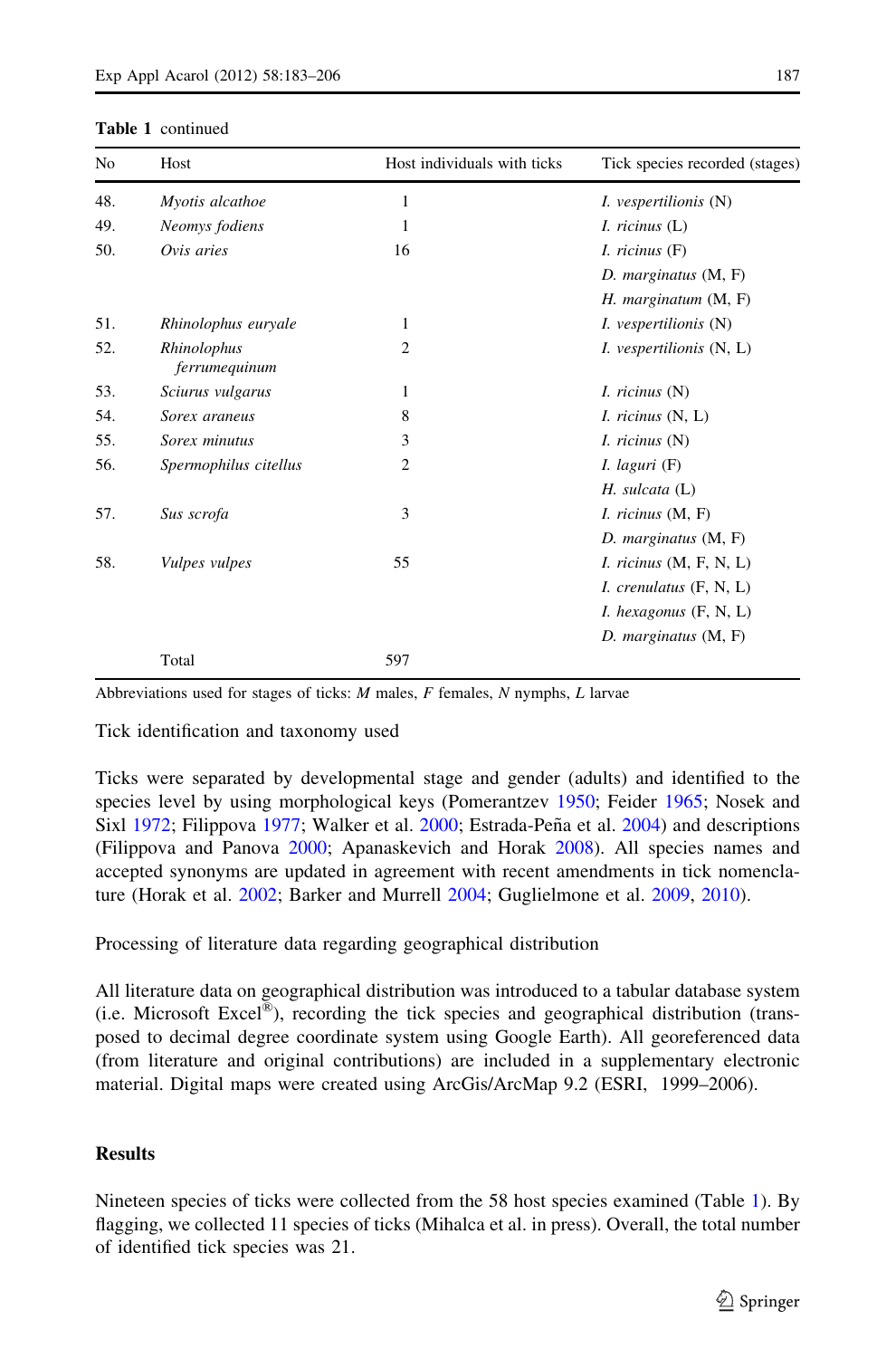<span id="page-5-0"></span>The tick-host associations reported by the current study together with literature data are shown in Table 2. Overall our paper records 58 new tick-host associations for Romania: 20 for I. ricinus, 1 for I. apronophorus, 6 for I. arboricola, 2 for I. hexagonus, 9 for I. redikorzevi, 1 for I. trianguliceps, 2 for I. vespertilionis, 2 for Haemaphysalis punctata, 1 for H. sulcata, 2 for H. concinna, 1 for D. marginatus, 4 for Rhipicephalus sanguineus s.l., 1 for R. bursa and 6 for Hyalomma marginatum.

Table 2 Host associations of hard ticks (Ixodidae) in Romania (underlined hosts are new records for Romania)

| Species                | Hosts                                                                                                                                                                                                                                                                                                                                                                                                                                                                                                                                                                                                                                                                                                                                                                                                                                                                                                                                                                                                                                                                                                                                                                                                                                                                                                                                                                                                                                                                                                                                                                                                                                                                                                                                                                                                                                                                                                                                                                                                                                                                                                                                                                                                                                     |
|------------------------|-------------------------------------------------------------------------------------------------------------------------------------------------------------------------------------------------------------------------------------------------------------------------------------------------------------------------------------------------------------------------------------------------------------------------------------------------------------------------------------------------------------------------------------------------------------------------------------------------------------------------------------------------------------------------------------------------------------------------------------------------------------------------------------------------------------------------------------------------------------------------------------------------------------------------------------------------------------------------------------------------------------------------------------------------------------------------------------------------------------------------------------------------------------------------------------------------------------------------------------------------------------------------------------------------------------------------------------------------------------------------------------------------------------------------------------------------------------------------------------------------------------------------------------------------------------------------------------------------------------------------------------------------------------------------------------------------------------------------------------------------------------------------------------------------------------------------------------------------------------------------------------------------------------------------------------------------------------------------------------------------------------------------------------------------------------------------------------------------------------------------------------------------------------------------------------------------------------------------------------------|
| I. ricinus             | <b>Reptilia</b> : Lacerta agilis <sup>1,7,8,11,a</sup> , L. viridis <sup>1,a</sup> , Podarcis tauricus <sup>1</sup> , Z. vivipara <sup>1,a</sup> ,<br>Emys orbicularis <sup>a</sup> . Aves: Phasianus colchicus <sup>1</sup> , Perdix perdix <sup>1</sup> , Meleagris<br>$\overline{gallopavo^2}$ , Falco tinnunculus <sup>1</sup> , Crex crex <sup>11,a</sup> , Bombycilla garrulus <sup>1</sup> , Pica pica <sup>a</sup> ,<br>Erithacus rubecula <sup>a</sup> , Luscinia megarhynchos <sup>1</sup> , Phoenicurus ochruros <sup>a</sup> , Turdus<br>merula <sup>1,11,a</sup> , T. pilaris <sup>a</sup> , T. iliacus <sup>1</sup> , T. philomelos <sup>11,a</sup> , Sturnus vulgaris <sup>a</sup> , Fringilla<br>coelebs <sup>a</sup> , Coccothraustes coccothraustes <sup>1</sup> , Garrulus glandarius <sup>a</sup> , Parus major <sup>11,a</sup> ,<br>$\overline{Emberiza}$ citrinella <sup>1</sup> . Mammalia: Homo sapiens <sup>1,4,5,10,a</sup> , Vulpes vulpes <sup>1,11,a</sup> ,<br>Canis aureus <sup>11,a</sup> , C. familiaris <sup>1,5,11,a</sup> , C. lupus <sup>11,a</sup> , Felis catus <sup>1,5,11,a</sup> , F. silvestris <sup>a</sup> , Mustela nivalis <sup>1</sup> , <u>M. putorius</u> <sup>a</sup> , Sciurus vulgaris <sup>1,a</sup> , Spermophilus citellus <sup>1</sup> ,<br>Muscardinus avellanarius <sup>1,a</sup> , Eliomys quercinus <sup>1</sup> , Dryomys nitedula <sup>1</sup> , Apodemus<br>agrarius <sup>1,a</sup> , A. microps <sup>a</sup> , A. sylvaticus <sup>1,a</sup> , A. flavicollis <sup>1,a</sup> , A. uralensis <sup>a</sup> , Arvicola<br>terrestris <sup>11,a</sup> , Clethrionomys glareolus <sup>a</sup> , Microtus arvalis <sup>1</sup> , M. subterraneus <sup>a</sup> ,<br>Micromys minutus <sup>a</sup> , Oryctolagus cuniculus <sup>1</sup> , Erinaceus roumanicus <sup>1,11,a</sup> , Sorex<br>araneus <sup>a</sup> , S. minutus <sup>a</sup> , Crocidura leucodon <sup>a</sup> , C. suaveolens <sup>a</sup> , Neomys fodiens <sup>a</sup> ,<br>Bos taurus <sup>1,4,5</sup> , Capra hircus <sup>1,5,11,a</sup> , Ovis aries <sup>1,4,5,a</sup> , Capreolus capreolus <sup>11,a</sup> , Sus<br>scrofa <sup>1,11,a</sup> , Equus caballus <sup>4,5,11,a</sup> , E. asinus <sup>5</sup> |
| <i>I. apronophorus</i> | <b>Mammalia</b> : Micromys minutus <sup>1</sup> , Apodemus agrarius <sup>1</sup> , A. flavicollis <sup>a</sup>                                                                                                                                                                                                                                                                                                                                                                                                                                                                                                                                                                                                                                                                                                                                                                                                                                                                                                                                                                                                                                                                                                                                                                                                                                                                                                                                                                                                                                                                                                                                                                                                                                                                                                                                                                                                                                                                                                                                                                                                                                                                                                                            |
| I. arboricola          | Aves: Erithacus rubecula <sup>a</sup> , Phoenicurus phoenicurus <sup>a</sup> , Turdus merula <sup>a</sup> , Sturnus<br>vulgaris <sup>2</sup> , Parus major <sup>a</sup> , Cyanistes caeruleus <sup>a</sup> , Muscicapa striata <sup>a</sup>                                                                                                                                                                                                                                                                                                                                                                                                                                                                                                                                                                                                                                                                                                                                                                                                                                                                                                                                                                                                                                                                                                                                                                                                                                                                                                                                                                                                                                                                                                                                                                                                                                                                                                                                                                                                                                                                                                                                                                                               |
| I. crenulatus          | <b>Mammalia</b> : Vulpes vulpes <sup>1,a</sup> , Meles meles <sup>1</sup> , Erinaceus roumanicus <sup>1</sup>                                                                                                                                                                                                                                                                                                                                                                                                                                                                                                                                                                                                                                                                                                                                                                                                                                                                                                                                                                                                                                                                                                                                                                                                                                                                                                                                                                                                                                                                                                                                                                                                                                                                                                                                                                                                                                                                                                                                                                                                                                                                                                                             |
| I. hexagonus           | Mammalia: Vulpes vulpes <sup>a</sup> , Felis silvestris <sup>a</sup> , Mustela putorius <sup>1</sup>                                                                                                                                                                                                                                                                                                                                                                                                                                                                                                                                                                                                                                                                                                                                                                                                                                                                                                                                                                                                                                                                                                                                                                                                                                                                                                                                                                                                                                                                                                                                                                                                                                                                                                                                                                                                                                                                                                                                                                                                                                                                                                                                      |
| I. laguri              | Mammalia: Spermophilus citellus <sup>1,a</sup> , Mesocricetus newtoni <sup>1</sup> , Spalax sp. <sup>1</sup>                                                                                                                                                                                                                                                                                                                                                                                                                                                                                                                                                                                                                                                                                                                                                                                                                                                                                                                                                                                                                                                                                                                                                                                                                                                                                                                                                                                                                                                                                                                                                                                                                                                                                                                                                                                                                                                                                                                                                                                                                                                                                                                              |
| I. redikorzevi         | Aves: Pica pica <sup>a</sup> , Phoenicurus phoenicurus <sup>a</sup> , Turdus merula <sup>a</sup> , T. pilaris <sup>1</sup> , Parus<br>major <sup>a</sup> , Cyanistes caeruleus <sup>a</sup> , Carduelis carduelis <sup>a</sup> , Fringilla coelebs <sup>a</sup> , Passer<br>domesticus <sup>1</sup> . Mammalia: Mustela putorius <sup>1</sup> , Spermophilus citellus <sup>1</sup> , Cricetus<br>cricetus <sup>1</sup> , Microtus arvalis <sup>1</sup> , M. agrestis <sup>1</sup> , Apodemus agrarius <sup>1</sup> , A. sylvaticus <sup>1</sup> , A.<br>microps <sup>a</sup> , A. flavicollis <sup>1</sup> , Micromys minutus <sup>a</sup> , Spalax sp. <sup>1</sup> , Erinaceus roumanicus <sup>T</sup>                                                                                                                                                                                                                                                                                                                                                                                                                                                                                                                                                                                                                                                                                                                                                                                                                                                                                                                                                                                                                                                                                                                                                                                                                                                                                                                                                                                                                                                                                                                                  |
| I. rugicollis          | Mammalia: Mustela putorius <sup>1</sup>                                                                                                                                                                                                                                                                                                                                                                                                                                                                                                                                                                                                                                                                                                                                                                                                                                                                                                                                                                                                                                                                                                                                                                                                                                                                                                                                                                                                                                                                                                                                                                                                                                                                                                                                                                                                                                                                                                                                                                                                                                                                                                                                                                                                   |
| <i>I.</i> simplex      | <b>Mammalia</b> : Rhinolophus ferrumequinum <sup>1</sup> , Miniopterus schreibersii <sup>1,3</sup>                                                                                                                                                                                                                                                                                                                                                                                                                                                                                                                                                                                                                                                                                                                                                                                                                                                                                                                                                                                                                                                                                                                                                                                                                                                                                                                                                                                                                                                                                                                                                                                                                                                                                                                                                                                                                                                                                                                                                                                                                                                                                                                                        |
| I. trianguliceps       | Mammalia: Microtus arvalis <sup>1</sup> , M. subterraneus <sup>a</sup> , Sorex araneus <sup>1</sup> , S. alpinus <sup>1</sup> , Talpa<br>europaea <sup>1</sup>                                                                                                                                                                                                                                                                                                                                                                                                                                                                                                                                                                                                                                                                                                                                                                                                                                                                                                                                                                                                                                                                                                                                                                                                                                                                                                                                                                                                                                                                                                                                                                                                                                                                                                                                                                                                                                                                                                                                                                                                                                                                            |
| I. vespertilionis      | <b>Mammalia</b> : Rhinolophus ferrumequinum <sup>1,3,a</sup> , R. hipposideros <sup>3</sup> , R. euryale <sup>a</sup> , R.<br>blasii <sup>3</sup> , Miniopterus schreibersii <sup>1,3</sup> , Myotis myotis <sup>3</sup> , M. alcathoe <sup>a</sup>                                                                                                                                                                                                                                                                                                                                                                                                                                                                                                                                                                                                                                                                                                                                                                                                                                                                                                                                                                                                                                                                                                                                                                                                                                                                                                                                                                                                                                                                                                                                                                                                                                                                                                                                                                                                                                                                                                                                                                                       |
| H. inermis             | <b>Mammalia</b> : Bos taurus <sup>1</sup> , Ovis aries <sup>1</sup>                                                                                                                                                                                                                                                                                                                                                                                                                                                                                                                                                                                                                                                                                                                                                                                                                                                                                                                                                                                                                                                                                                                                                                                                                                                                                                                                                                                                                                                                                                                                                                                                                                                                                                                                                                                                                                                                                                                                                                                                                                                                                                                                                                       |
| H. punctata            | Aves: Meleagris gallopavo <sup>5</sup> . Mammalia: Homo sapiens <sup>4,10</sup> , Canis familiaris <sup>1,5</sup> , C.<br>aureus <sup>a</sup> , Felis catus <sup>5</sup> , Microtus arvalis <sup>1</sup> , Erinaceus roumanicus <sup>a</sup> , Bos taurus <sup>1,4,5</sup> , Ovis aries <sup>1,5</sup> , Capra hircus <sup>1,5</sup> , Equus caballus <sup>1,4,5</sup> , E. asinus <sup>5</sup>                                                                                                                                                                                                                                                                                                                                                                                                                                                                                                                                                                                                                                                                                                                                                                                                                                                                                                                                                                                                                                                                                                                                                                                                                                                                                                                                                                                                                                                                                                                                                                                                                                                                                                                                                                                                                                           |
| H. sulcata             | Reptilia: Lacerta viridis <sup>1</sup> , Podarcis muralis <sup>1</sup> . Mammalia: Spermophilus citellus <sup>a</sup> ,<br>Bos taurus <sup>1</sup> , Ovis aries <sup>1,5</sup> , Capra hircus <sup>1</sup> , Equus caballus <sup>1</sup>                                                                                                                                                                                                                                                                                                                                                                                                                                                                                                                                                                                                                                                                                                                                                                                                                                                                                                                                                                                                                                                                                                                                                                                                                                                                                                                                                                                                                                                                                                                                                                                                                                                                                                                                                                                                                                                                                                                                                                                                  |
| H. parva               | <b>Reptilia:</b> Podarcis tauricus <sup>1</sup> . Aves: Gallinago gallinago <sup>1</sup> . Mammalia: Lepus<br>europaeus <sup>1</sup> , Bos taurus <sup>1</sup> , Ovis aries <sup>1</sup> , Capra hircus <sup>1</sup> , Equus caballus <sup>1</sup>                                                                                                                                                                                                                                                                                                                                                                                                                                                                                                                                                                                                                                                                                                                                                                                                                                                                                                                                                                                                                                                                                                                                                                                                                                                                                                                                                                                                                                                                                                                                                                                                                                                                                                                                                                                                                                                                                                                                                                                        |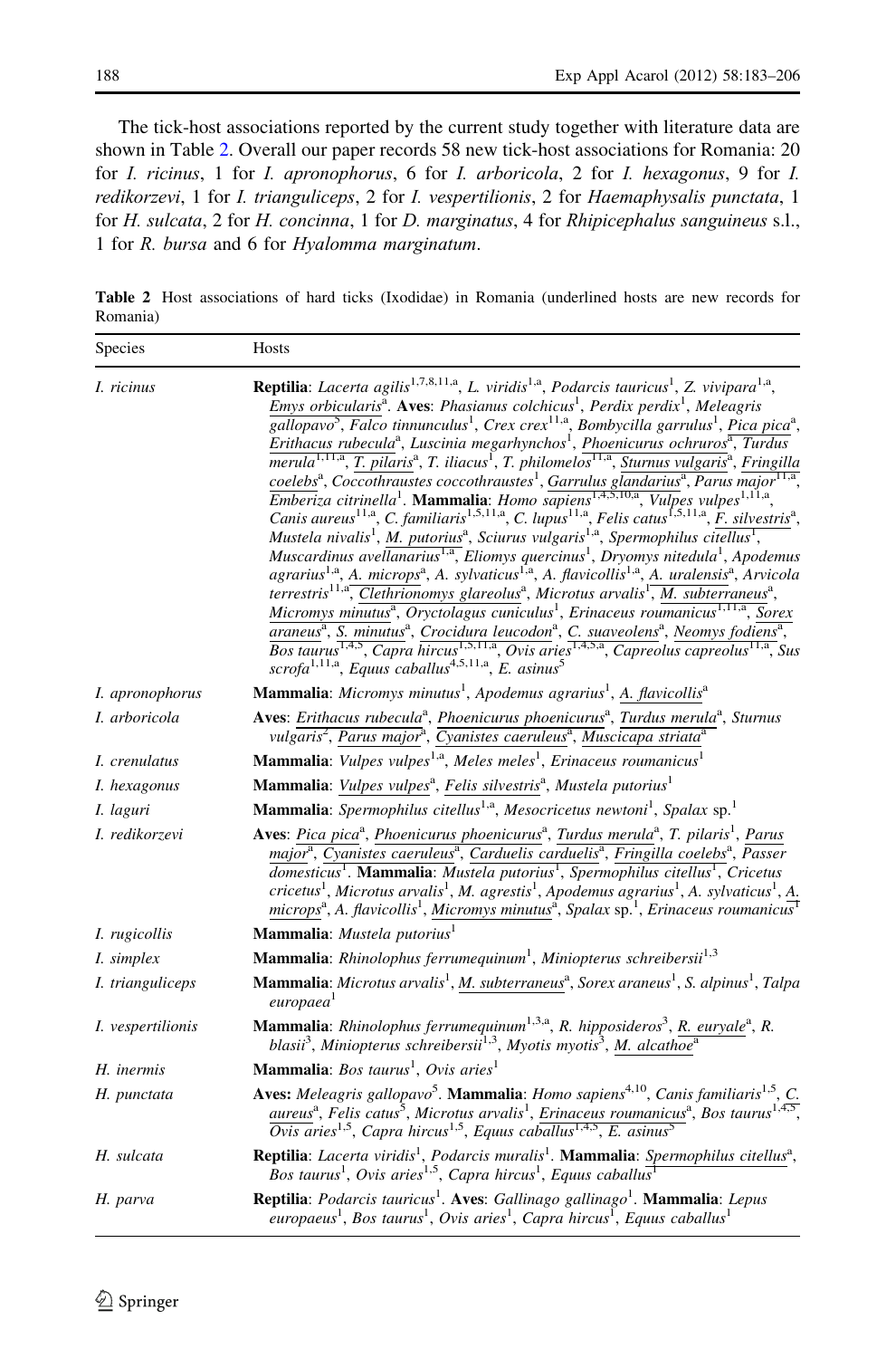#### Table 2 continued

| <b>Species</b>     | <b>Hosts</b>                                                                                                                                                                                                                                                                                                                                                                                                                                                                                                                                                                                                                      |
|--------------------|-----------------------------------------------------------------------------------------------------------------------------------------------------------------------------------------------------------------------------------------------------------------------------------------------------------------------------------------------------------------------------------------------------------------------------------------------------------------------------------------------------------------------------------------------------------------------------------------------------------------------------------|
| H. concinna        | Reptilia: Lacerta viridis <sup>a</sup> , Podarcis tauricus <sup>a</sup> . Mammalia: Homo sapiens <sup>4,10</sup> , Canis<br>familiaris <sup>5</sup> , Mustela putorius <sup>1</sup> , Apodemus sylvaticus <sup>1</sup> , Lepus europaeus <sup>1</sup> , Ovis<br>aries <sup>1,5</sup> , Capreolus capreolus <sup>1,5</sup> , Equus caballus <sup>1</sup>                                                                                                                                                                                                                                                                           |
| D. marginatus      | <b>Aves:</b> Emberiza citrinella <sup>1</sup> . <b>Mammalia</b> : Homo sapiens <sup>4,10,a</sup> , Canis familiaris <sup>11,a</sup> ,<br>Mus musculus <sup>1</sup> , Microtus arvalis <sup>a</sup> , Erinaceus roumanicus <sup>a</sup> , Bos taurus <sup>1,4,5</sup> , Ovis<br>aries <sup>1,4,11,a</sup> , Capreolus capreolus <sup>11,a</sup> , Capra hircus <sup>1,5,a</sup> , Sus scrofa <sup>1,11,a</sup> , Equus<br>$caballus^{1,4,5,11,a}$                                                                                                                                                                                  |
| D. reticulatus     | Mammalia: Canis lupus <sup>1</sup> , Bos taurus <sup>1</sup> , Ovis aries <sup>1</sup> , Capra hircus <sup>1</sup>                                                                                                                                                                                                                                                                                                                                                                                                                                                                                                                |
| R. annulatus       | <b>Mammalia</b> : Bos taurus <sup>1,4</sup> , Ovis aries <sup>1</sup> , Equus caballus <sup>1</sup>                                                                                                                                                                                                                                                                                                                                                                                                                                                                                                                               |
| R. bursa           | Mammalia: Homo sapiens <sup>a</sup> , Mustela putorius <sup>1</sup> , Erinaceus roumanicus <sup>1</sup> , Bos<br>taurus <sup>1,a</sup> , Ovis aries <sup>1,a</sup> , Capra hircus <sup>1</sup> , Equus caballus <sup>1,a</sup>                                                                                                                                                                                                                                                                                                                                                                                                    |
| R. sanguineus s.l. | Aves: Acrocephalus arundinaceus <sup>a</sup> . Mammalia: Canis familiaris <sup>1,5,a</sup> , C. aureus <sup>11,a</sup> ,<br>Ondatra zibethicus <sup>1</sup> , Microtus sp. <sup>1</sup> , Apodemus flavicollis <sup>a</sup> , Mus spicilegus <sup>a</sup> ,<br>Erinaceus roumanicus <sup>a</sup> , Bos taurus <sup>1,5</sup> , Ovis aries <sup>1,4</sup> , Equus caballus <sup>4</sup>                                                                                                                                                                                                                                            |
| R. rossicus        | <b>Mammalia</b> : Spermophilus citellus <sup>1</sup> , Erinaceus roumanicus <sup>1,a</sup>                                                                                                                                                                                                                                                                                                                                                                                                                                                                                                                                        |
| H. aegyptium       | Reptilia: Testudo graeca <sup>1,6,9,a</sup> . Mammalia: Erinaceus roumanicus <sup>1</sup>                                                                                                                                                                                                                                                                                                                                                                                                                                                                                                                                         |
| H. marginatum      | Reptilia: Lacerta viridis <sup>a</sup> , Podarcis tauricus <sup>a</sup> , Vipera ammodytes <sup>1</sup> . Aves: Gallus<br>gallus <sup>1</sup> , Athene noctua <sup>1</sup> , Muscicapa striata <sup>a</sup> , Emberiza citrinella <sup>1</sup> . Mammalia:<br>Homo sapiens <sup>a</sup> , Canis familiaris <sup>a</sup> , Mesocricetus newtoni <sup>1</sup> , Apodemus sylvaticus <sup>1</sup> ,<br>Lepus europaeus <sup>1</sup> , Erinaceus roumanicus <sup>a</sup> , Bos taurus <sup>1,4</sup> , Ovis aries <sup>1,4,11,a</sup> , Capra<br>hircus <sup>1,11,a</sup> , Sus scrofa <sup>1</sup> , Equus caballus <sup>1,4,a</sup> |
| H. scupense        | <b>Mammalia:</b> Bos taurus <sup>1,5</sup> , Capreolus capreolus <sup>1</sup>                                                                                                                                                                                                                                                                                                                                                                                                                                                                                                                                                     |

(1) Feider [\(1965](#page-21-0)) (all references cited by Feider are included here)

(2) Mironescu [\(1966\)](#page-22-0)

(3) Georgescu [\(1968\)](#page-21-0)

- (4) Teodorescu and Popa ([2002\)](#page-23-0)
- (5) Chițimia [\(2006\)](#page-21-0)
- (6)  $\text{Široký et al.} (2006)$  $\text{Široký et al.} (2006)$
- (7) Mihalca [\(2007](#page-22-0))
- (8) Majláthová et al. [\(2008](#page-22-0))
- (9)  $\text{Široký et al.} (2009)$  $\text{Široký et al.} (2009)$

(10) Briciu et al. ([2011\)](#page-21-0)

(11) Dumitrache et al. ([2012](#page-21-0))

<sup>a</sup> Current study. Underlined binomials are new host records for Romania

### **Discussion**

According to the literature review (Feider [1965](#page-21-0); Teodorescu and Popa [2002](#page-23-0); Ionită [2003;](#page-22-0) Chitimia  $2006$ ; Briciu et al.  $2011$ ; Dumitrache et al.  $2012$ ) and our own observations, I. ricinus is the most widespread hard-tick species in Romania, both regarding its distribution range and host spectrum. Throughout its global distribution range, more than 300 host species have been recorded for *I. ricinus* (Anderson [1991\)](#page-21-0). In Romania the reported hosts include 5 reptile species (1 new), 20 birds (7 new) and 38 mammals (12 new). Hence, our synopsis contributes with 20 new hosts for Romania. In Central Europe, Nosek and Sixl ([1972\)](#page-22-0) reported *I. ricinus* in 5 reptile species, 86 bird species and 53 mammal species.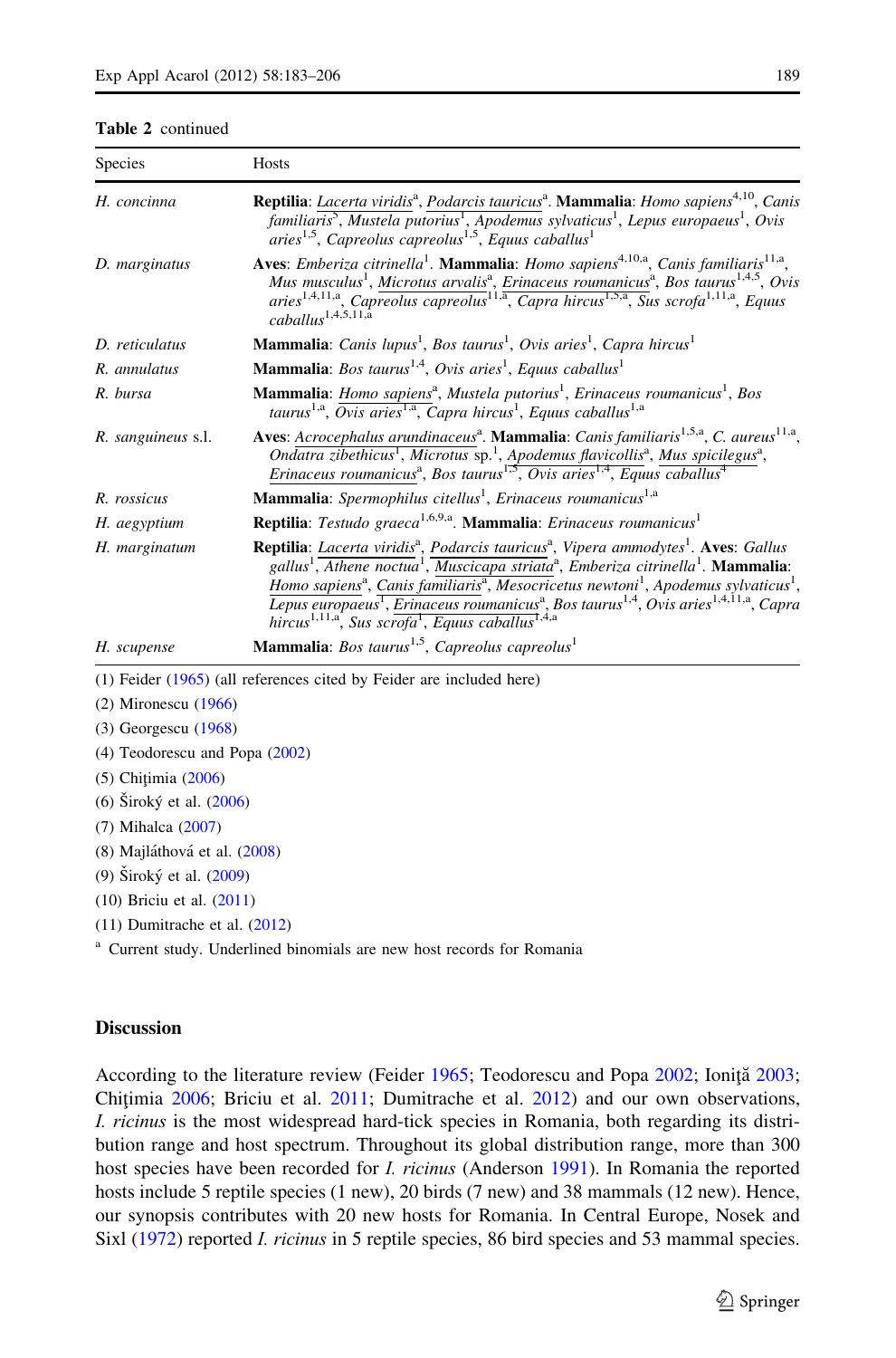

Fig. 1 Distribution of *I. ricinus* in Romania. *Black dots* show literature data (Feider [1965](#page-21-0); Georgescu [1968](#page-21-0); Teodorescu and Popa [2002;](#page-23-0) Ionită [2003](#page-22-0); Chitimia [2006](#page-21-0); Majláthová et al. [2008](#page-22-0); Coipan and Vladimirescu [2010;](#page-21-0) Ioniță [2010](#page-22-0); Coipan and Vladimirescu [2011\)](#page-21-0). Red dots show our original contribution. (Color figure online)

Among the new host records for *I. ricinus* in Romania given in this paper, the most interesting is the European pond turtle, *Emys orbicularis* which according to our knowledge is the first worldwide report. Although our data bring new locations to the geographical distribution of I. ricinus in Romania (Fig. 1), their significance is limited, as this ticks species is ubiquitous, but restricted to forest habitats or ecotone areas close to forested habitats (Mihalca et al. in press).

Ixodes apronophorus is a rodent specialist, with preferred hosts belonging to the Cricetidae family (Gilot et al. [1976](#page-21-0)). However, in Romania this tick species is reported only on rodents from family Muridae (table [2](#page-5-0)). In Central Europe, I. apronophorus was found on 6 species of rodents (Nosek and Sixl [1972](#page-22-0)). Despite of extensive studies on small mammals, it has been reported only sporadically in Romania (Fig. [2](#page-8-0)). However, its distribution range is probably larger than the actual records show.

The main hosts for *I. arboricola* are birds, which harbor all the developmental stages (Spitalská et al.  $2011$ ). Nevertheless, there are some reports from mammals in Great Britain (Martyn [1988](#page-22-0)) or China (Yu and Ye [1997](#page-23-0)). Prior to the current study, I. arboricola has been reported in Romania only from one location by Mironescu ([1966\)](#page-22-0). Our report lists six new host species for Romania and adds three new distinct geographical locations to its distribution range (Fig. [3\)](#page-8-0).

Main hosts of all stages of *Ixodes crenulatus* are carnivores (mustelids and canids) and rodents (marmots) (Filippova [1977](#page-21-0)). In Romania the species has been found on three host species by Feider ([1965\)](#page-21-0), including carnivores and hedgehogs, Erinaceus roumanicus. Our results did not reveal new host records, but confirmed the fox, *Vulpes vulpes* as the main host in Romania. However, one uncommon finding in this study was the collection of this species from vegetation, by flagging. Prior to our study, *I. crenulatus* was known only from Eastern and Southeastern Romania (Feider [1965](#page-21-0)). We found it also in Central and Northwestern Romania as well in Danube Delta, showing this tick species is more wide-spread than previously thought (Fig. [4](#page-9-0)).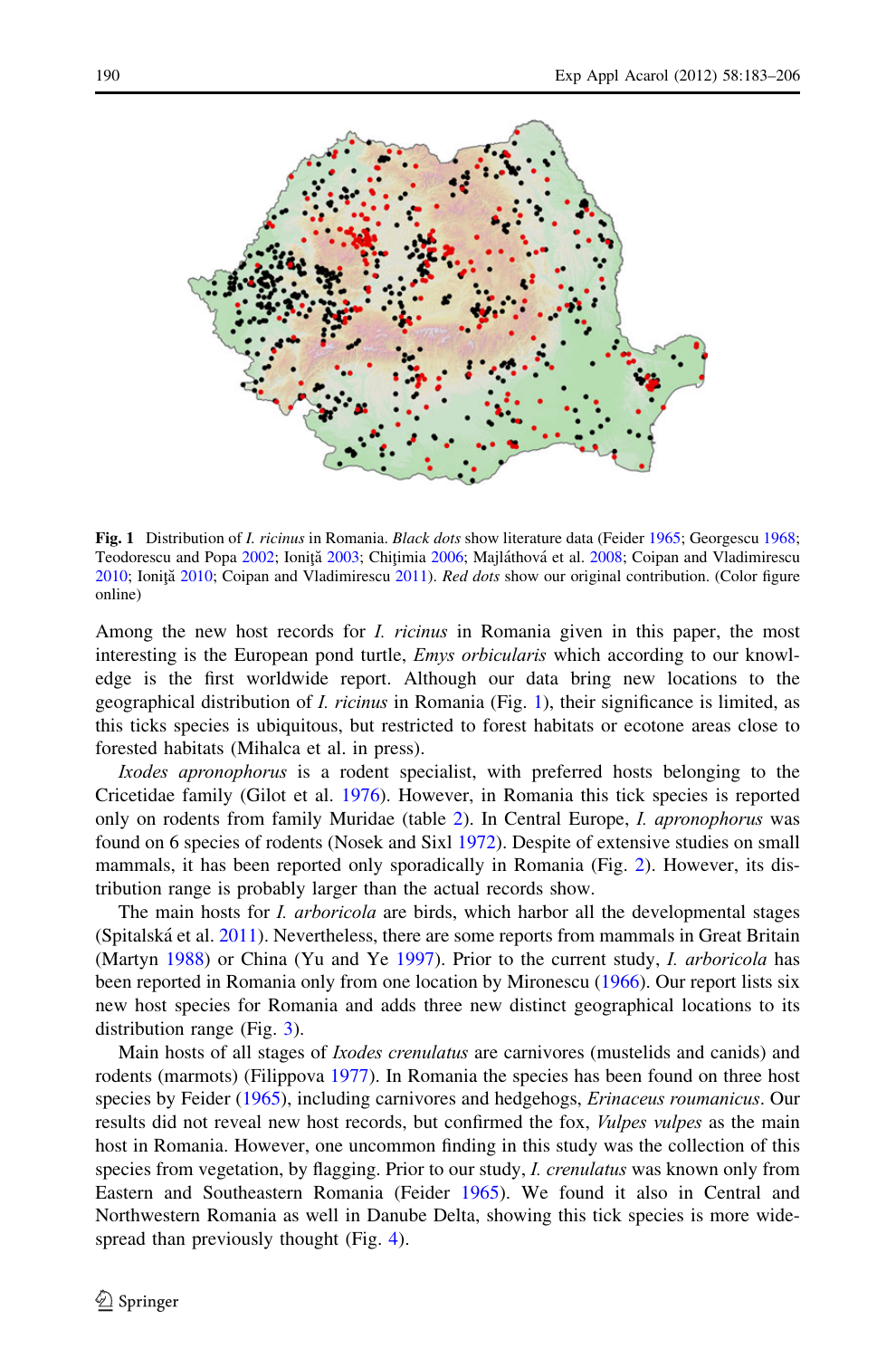<span id="page-8-0"></span>

Fig. 2 Distribution of *I. apronophorus* in Romania. Black dot shows literature data (Feider [1965\)](#page-21-0). Red dot shows our original contribution. (Color figure online)



Fig. 3 Distribution of I. arboricola in Romania. Black dot shows literature data (Mironescu [1966](#page-22-0)). Red dots show our original contribution. (Color figure online)

Although there are numerous hosts reported for Ixodes hexagonus in Europe, the primary species used for feeding are carnivores and hedgehogs (Liebisch and Walter [1986;](#page-22-0) Lorusso et al. [2011\)](#page-22-0). Prior to the current synopsis, *I. hexagonus* has been rarely reported in Romania (Feider [1965](#page-21-0)). Our new data list two new carnivore hosts and new geographical records in Eastern and Central Romania (Fig. [5](#page-9-0)).

Ixodes laguri is a burrow tick feeding almost exclusively on ground squirrels (Spermophilus spp.). In Romania the species was also found on other rodents (Spalax sp., Mesocricetus newtonii) but only in few locations (Feider [1965](#page-21-0)). Its distribution range in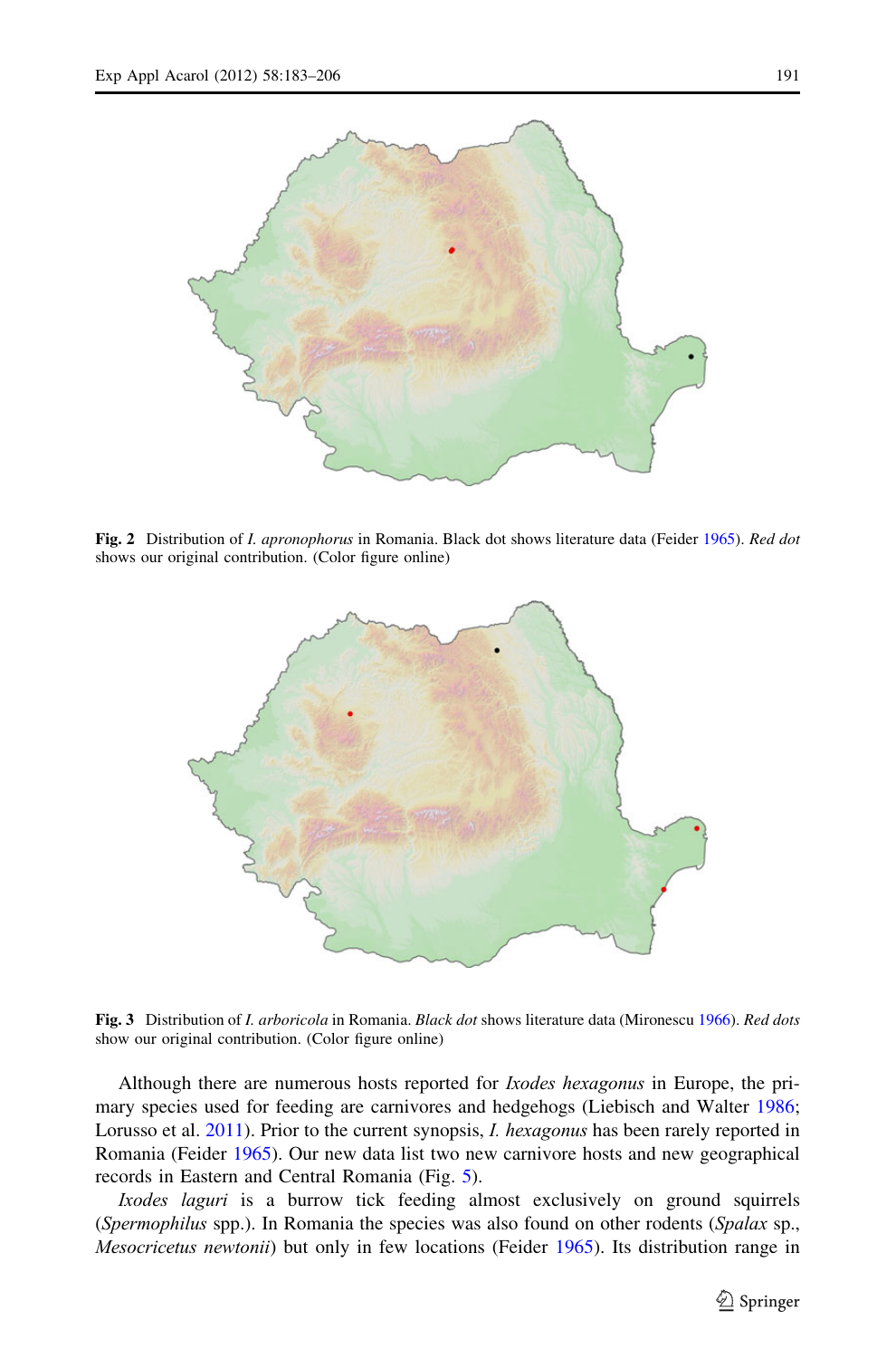<span id="page-9-0"></span>

Fig. 4 Distribution of *I. crenulatus* in Romania. *Black dots* show literature data (Feider [1965;](#page-21-0) Georgescu [1968\)](#page-21-0). Red dots show our original contribution. (Color figure online)



Fig. 5 Distribution of *I. hexagonus* in Romania. Black dots show literature data (Feider [1965;](#page-21-0) Georgescu [1968\)](#page-21-0). Red dots show our original contribution. (Color figure online)

Romania (Fig. [6](#page-10-0)) probably overlaps with the distribution of the European souslik, Spermophilus citellus, one of its principal hosts. Interestingly, we have also collected it from vegetation by flagging in Southern Romania.

Ixodes redikorzevi, erroneously listed to be synonym with I. acuminatus by Kolonin ([2009\)](#page-22-0), is still considered valid by Guglielmone et al. [\(2010](#page-22-0)) based on the works of Filippova [\(1977](#page-21-0)). Although principal hosts are mammals (Emchuk [1967\)](#page-21-0), our findings confirm that birds also play an important role in the life cycle of this tick. The role of birds as hosts for I. redikorzevi has been previously reported mainly for larvae by Emchuk ([1967](#page-21-0))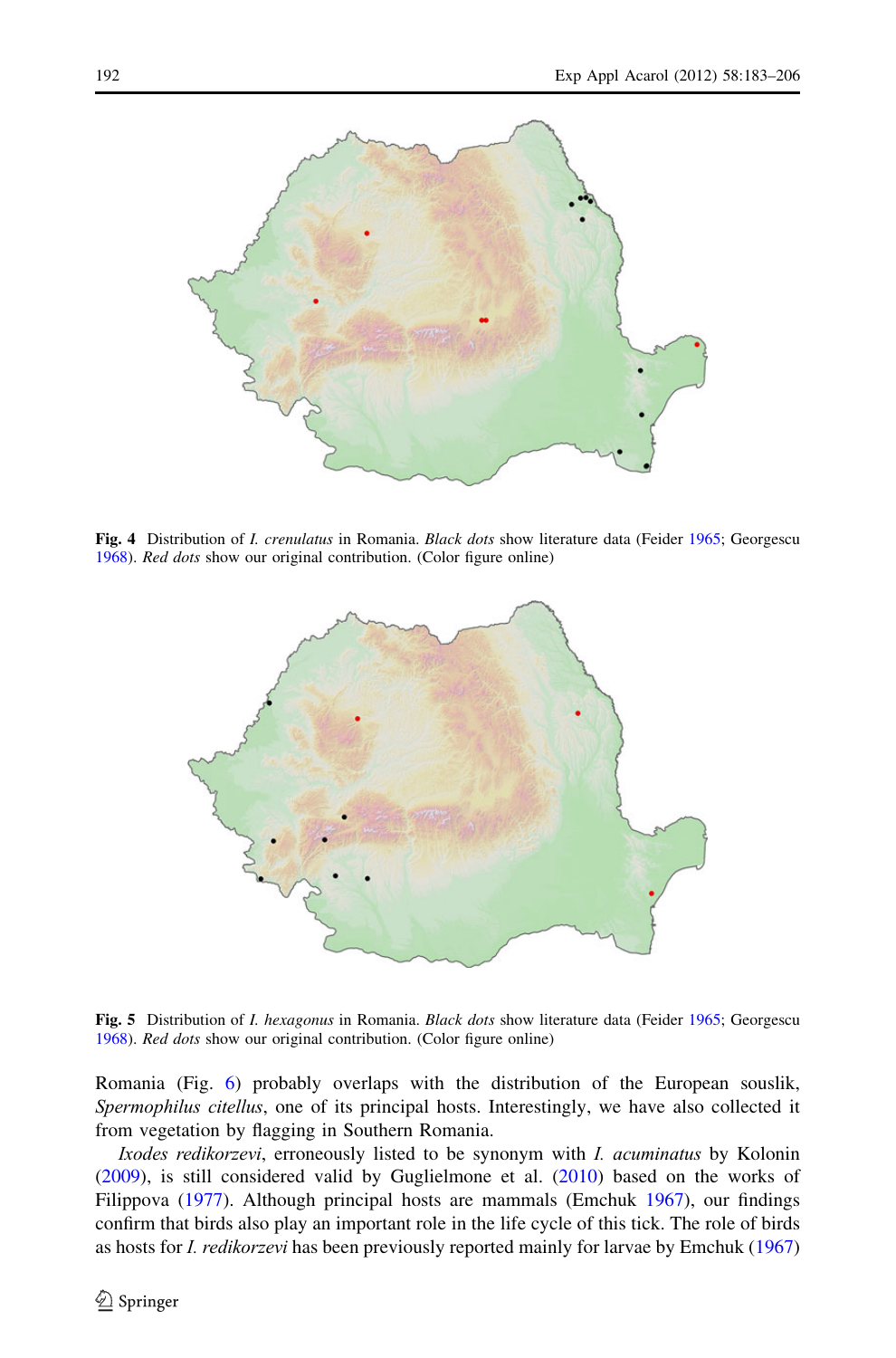<span id="page-10-0"></span>and Filippova ([1977](#page-21-0)). In Romania, I. redikorzevi has been found on various mammals and birds (Feider [1965](#page-21-0)) but we report it in 7 new avian and 2 new mammalian hosts, all in the Danube Delta (Fig. 7).

Ixodes rugicollis is a rare tick species with mustelids being the primary hosts (Siuda et al. [2010](#page-23-0)). In Romania there is a single report on European polecat (Feider [1965\)](#page-21-0), in the western part of the country (Fig. [8](#page-11-0)). Our studies did not reveal the presence of this species, probably because of the low number of the typical hosts sampled.



Fig. 6 Distribution of *I. laguri* in Romania. Black dots show literature data (Feider [1965\)](#page-21-0). Red dots show our original contribution. (Color figure online)



Fig. 7 Distribution of *I. redikorzevi* in Romania. Black dots show literature data (Feider [1965\)](#page-21-0). Red dots show our original contribution. (Color figure online)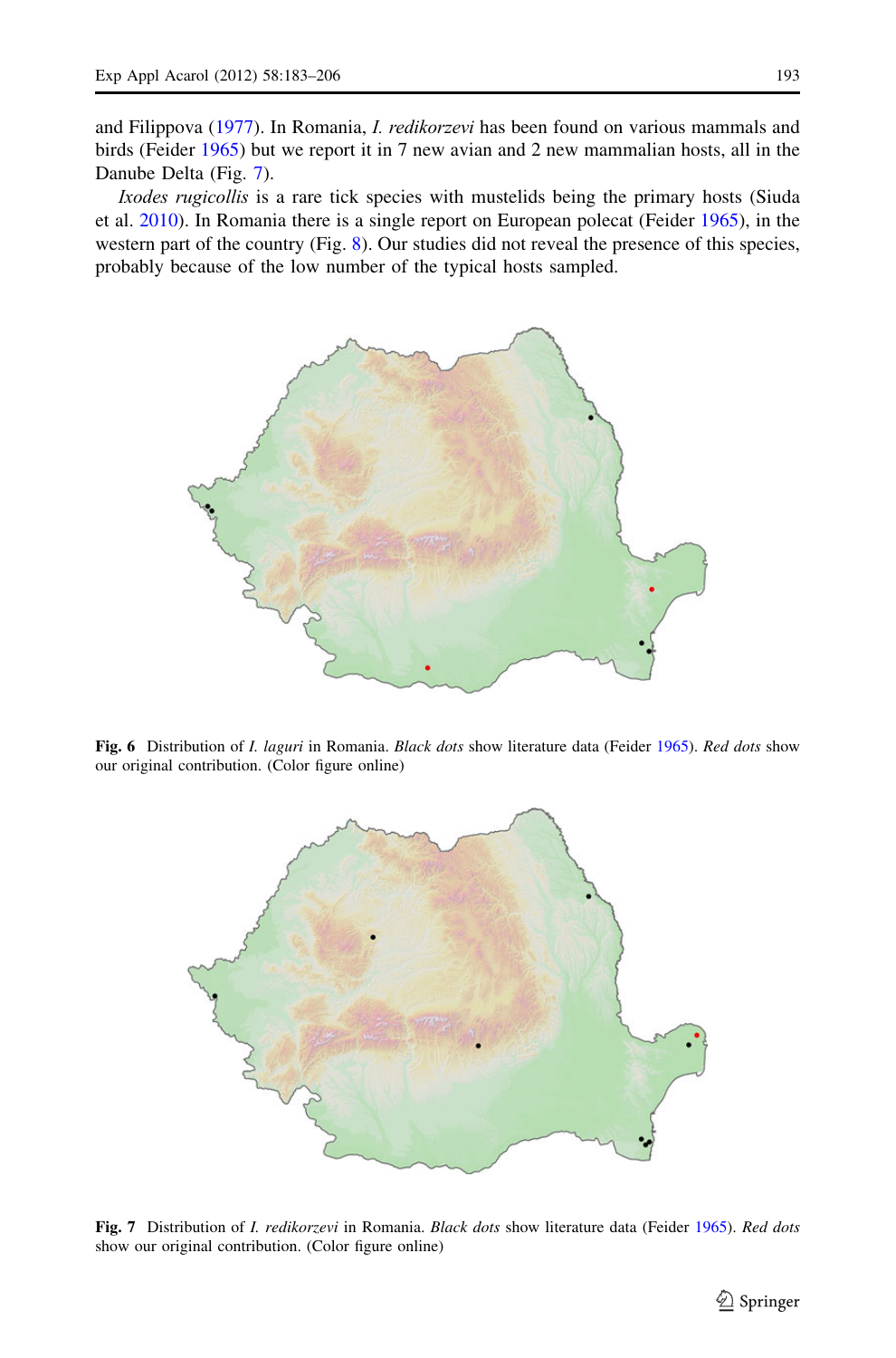<span id="page-11-0"></span>Ixodes simplex has been reported in Romania by Feider ([1965\)](#page-21-0). The principal host is the long-winged bat, *Miniopterus schreibersi* (Kolonin [2009](#page-22-0)), but other host species were also recorded in Europe, Africa (Arthur [1956](#page-21-0)) and China (Bush and Robbins [2012](#page-21-0)). Nevertheless, compared to I. vespertilionis, the other bat specialist tick reported in Romania, it seems that I. simplex has a narrower host spectrum (Table [2](#page-5-0)) and distribution (Fig. 9). Our studies did not reveal the presence of this species, but no bats from the principal host were examined.

Adults of I. trianguliceps feed almost exclusively on small mammals (Filippova [1977](#page-21-0)). The species has been reported in Romania sporadically by Feider [\(1965\)](#page-21-0) on shrews, moles and rodents. We also report a new rodent host in Romania (Table [2,](#page-5-0) Fig. [10](#page-12-0)).



Fig. 8 Distribution of I. rugicollis in Romania. Black dot shows literature data (Feider [1965\)](#page-21-0)



Fig. 9 Distribution of *I. simplex* in Romania. Black dots show literature data (Feider [1965](#page-21-0); Georgescu [1968\)](#page-21-0)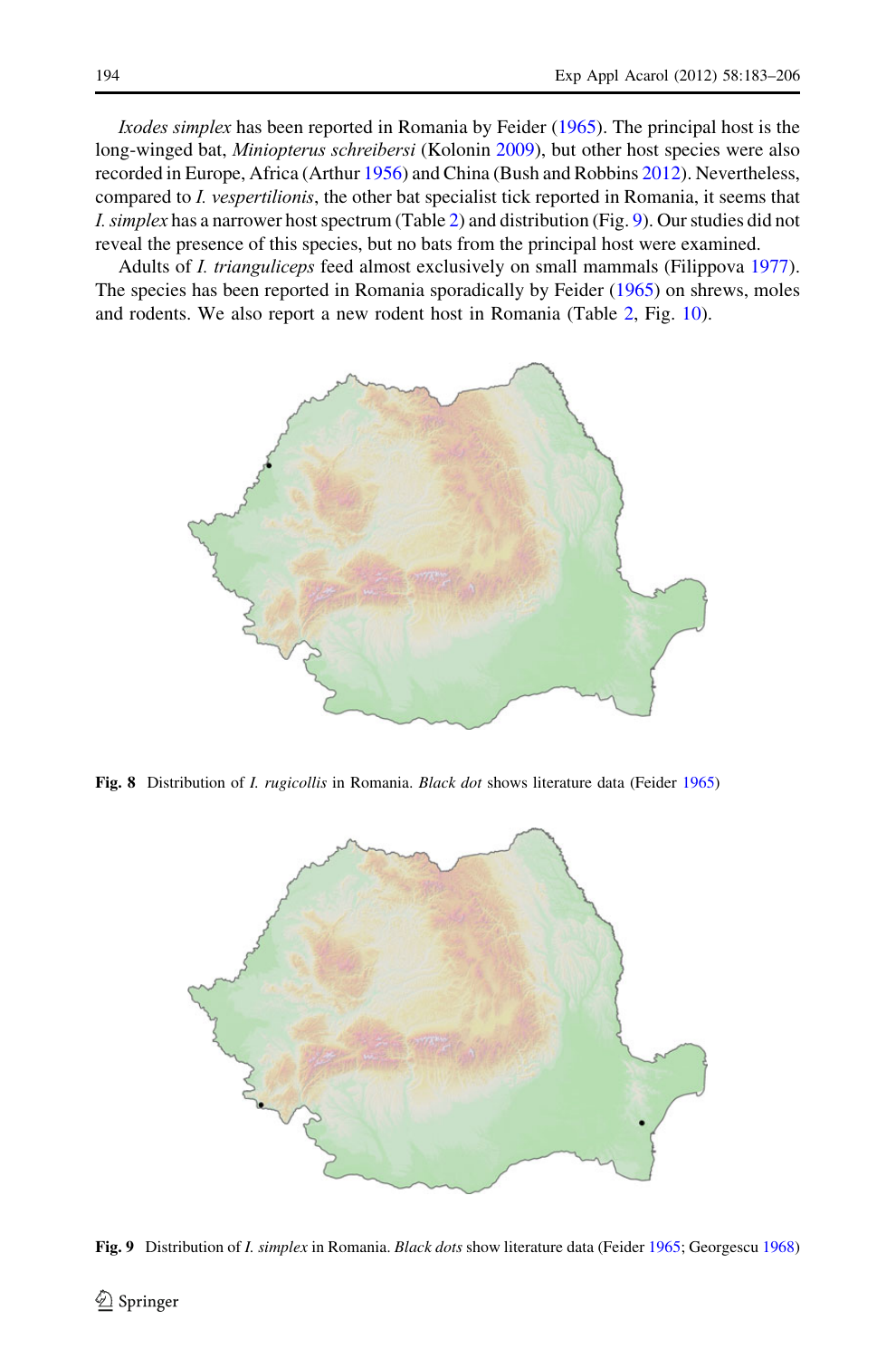<span id="page-12-0"></span>

Fig. 10 Distribution of *I. trianguliceps* in Romania. Black dot show literature data (Feider [1965](#page-21-0)). Red dot shows our original contribution. (Color figure online)

Ixodes vespertilionis is the most widespread bat tick from Europe, being associated with several chiropteran species, mostly of the genus *Rhinolophus* (Arthur [1956\)](#page-21-0). In Romania it has been reported on various bat species in numerous caves from Southwestern and Western part of the country (Georgescu [1968](#page-21-0)). We report it on two new chiropteran hosts in Romania, in the Southeastern Romania (Fig. [11\)](#page-13-0).

Adults of H. inermis are ungulate specialists, but immature forms are found commonly on small mammals (Perez-Eid et al. [1993](#page-22-0)). In Romania, the species has been collected only on domestic ruminants (Feider [1965\)](#page-21-0) in the outer Carpathian arch (Fig. [12\)](#page-13-0). No new records are being reported by the present paper.

The main hosts for H. punctata are wild and domestic ruminants, but carnivores, hedgehogs, rodents and birds were also reported (Nosek [1971a\)](#page-22-0). Most common hosts in Romania are domestic mammals (Feider [1965](#page-21-0)). We report it for the first time in hedgehogs and golden jackals. It is the most widespread species of its genus in Romania (Fig. [13](#page-14-0)).

Like the previous species, adults of H. sulcata use mainly livestock for feeding, but preimaginal stages parasitize small vertebrates like reptiles, birds and mammals (Filippova [1977\)](#page-21-0). In Romania, the species was reported previously on lizards and domestic animals (Feider [1965\)](#page-21-0). Our new host record is *Spermophilus citellus*. The species is confined to Southern Romania (Fig. [14](#page-14-0)).

In its adult stage, *H. parva* is parasitic on various mammals while immature stages feed on microvertebrates (Filippova [1977\)](#page-21-0). In Romania, H. parva is distributed mostly in the Eastern (Moldavia) and Southeastern (Dobrogea) parts (Fig. [15](#page-15-0)).

Immature stages of Haemaphysalis concinna prefer insectivores, rodents, hares and birds while adults primarily feed on ungulates (Nosek [1971b\)](#page-22-0). Its distribution in Romania is mainly in Western, Southwestern and Southeastern regions of the country (Fig. [16\)](#page-15-0). Prior to the current report, it has been recorded only in mammals (Feider [1965](#page-21-0)), but we recorded it for the first time in Romania on lizards. To our knowledge, Podarcis tauricus is a first ever host record for this species.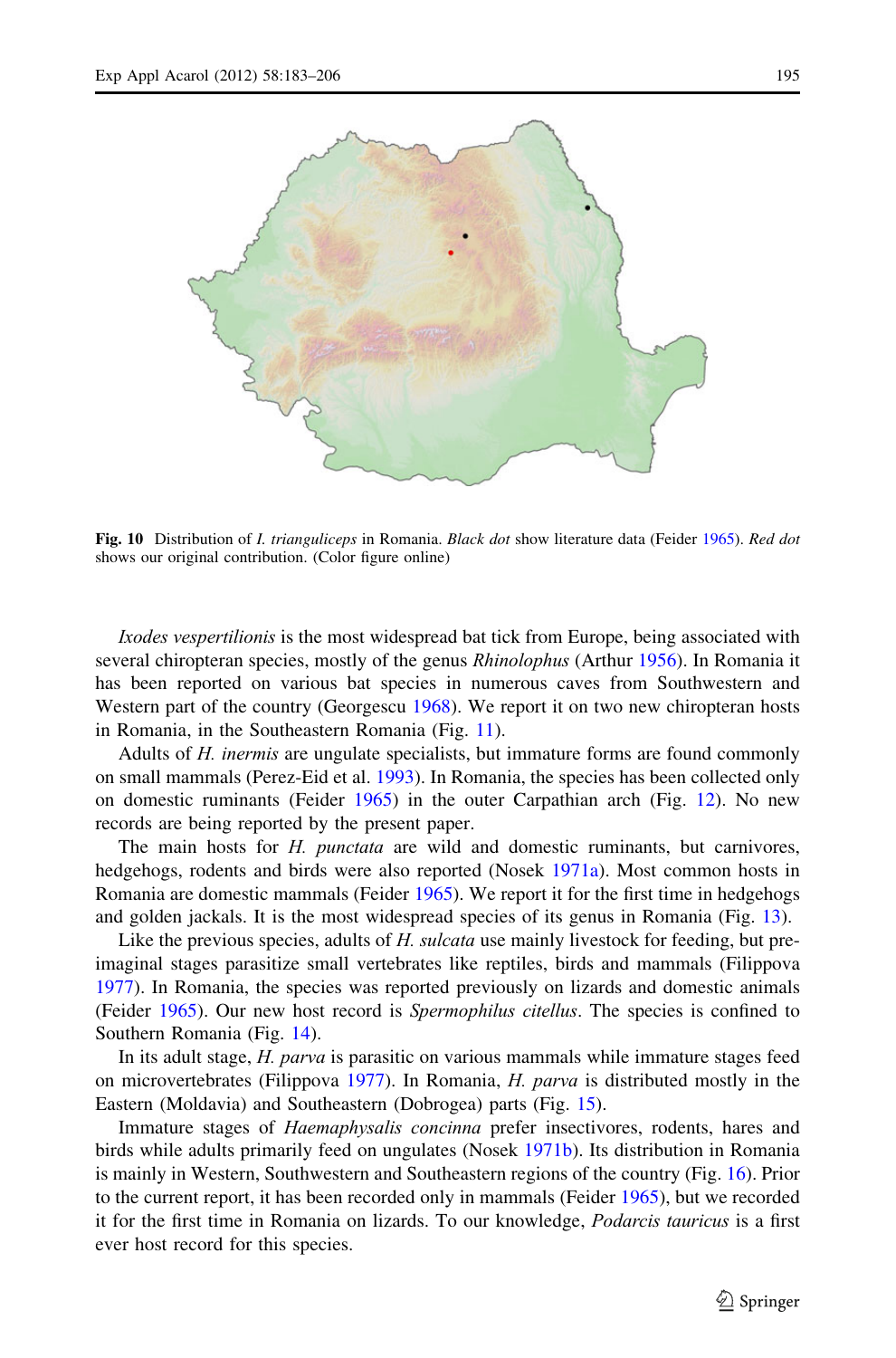<span id="page-13-0"></span>

Fig. 11 Distribution of *I. vespertilionis* in Romania. *Black dots* show literature data (Feider [1965](#page-21-0); Georgescu [1968](#page-21-0)). Red dots show our original contribution. (Color figure online)



Fig. 12 Distribution of H. inermis in Romania. Black dots show literature data (Feider [1965\)](#page-21-0)

Although *Dermacentor marginatus* is almost as widespread (Fig. [17\)](#page-16-0) as *I. ricinus*, its host spectrum is significantly narrower (Nosek and Sixl [1972\)](#page-22-0). In Romania, it is the second most common questing tick (Mihalca et al. in press). Two new hosts for Romania are reported for the first time in this study.

The distribution range of *D. reticulatus* has been reported to expand recently to higher latitudes and altitudes throughout central Europe, namely in Germany, Poland, Hungary and Slovakia (Široký et al. [2011\)](#page-23-0). Nevertheless, our studies failed to confirm this range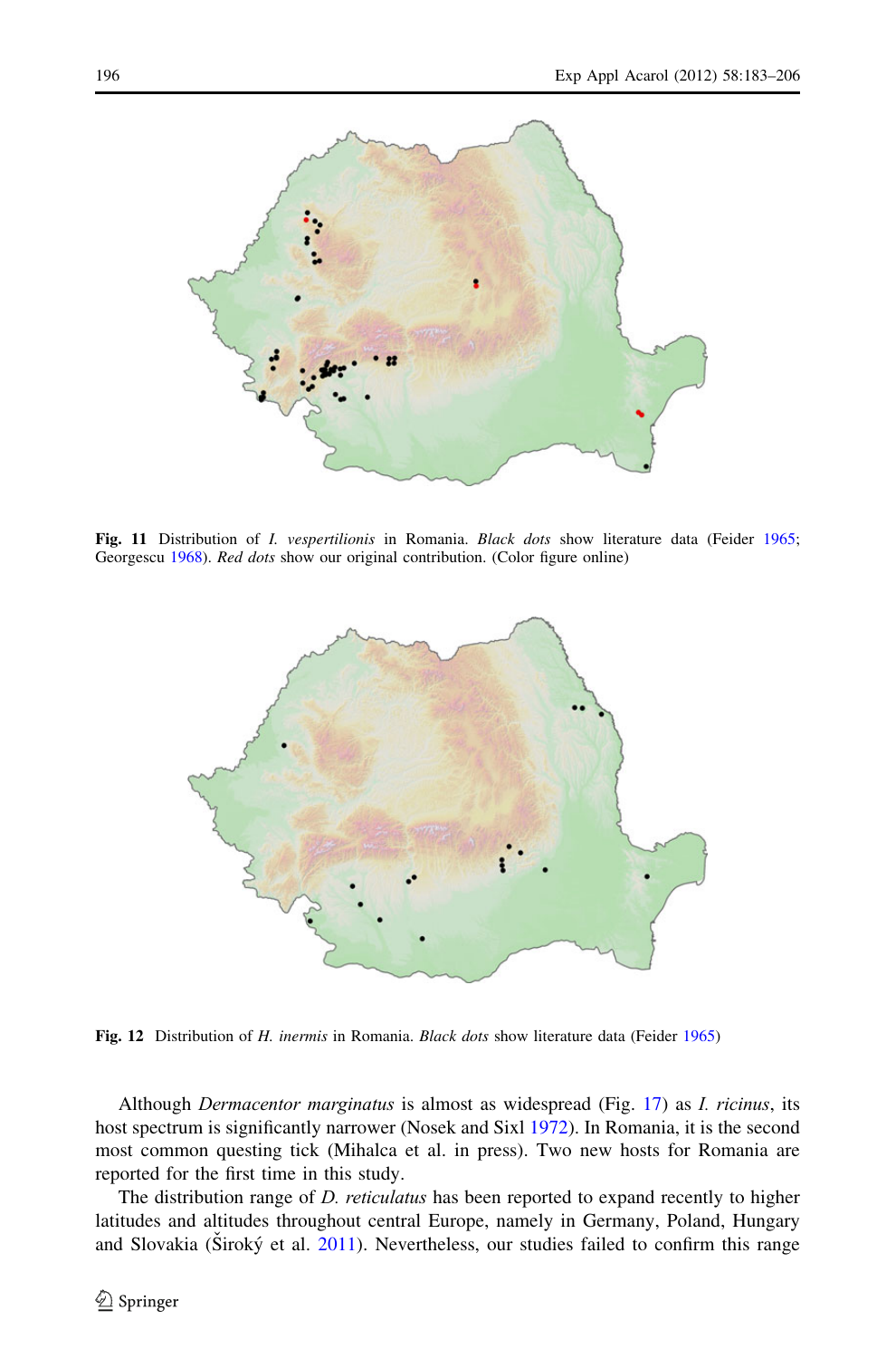<span id="page-14-0"></span>

Fig. 13 Distribution of H. punctata in Romania. Black dots show literature data (Feider [1965;](#page-21-0) Teodorescu and Popa [2002](#page-23-0); Chițimia [2006\)](#page-21-0). Red dots show our original contribution. (Color figure online)



Fig. 14 Distribution of H. *sulcata* in Romania. *Black dots* show literature data (Feider [1965](#page-21-0); Chitimia [2006\)](#page-21-0). Red dots show our original contribution. (Color figure online)

extension for *D. reticulatus* in Romania (Fig. [18](#page-16-0)). Most common hosts reported are domestic mammals (Feider [1965\)](#page-21-0).

Rhipicephalus annulatus was the type species of the former genus Boophilus, now a subgenus of *Rhipicephalus*. It is one of the most widespread hard tick in the world. It has a typical one-host life cycle, the main hosts being livestock and occasionally wild ungulates (Kolonin [2009\)](#page-22-0). In Romania the species occurs in the plains from the southern part of the country (Fig. [19\)](#page-17-0). No new locality or host records are provided by our study.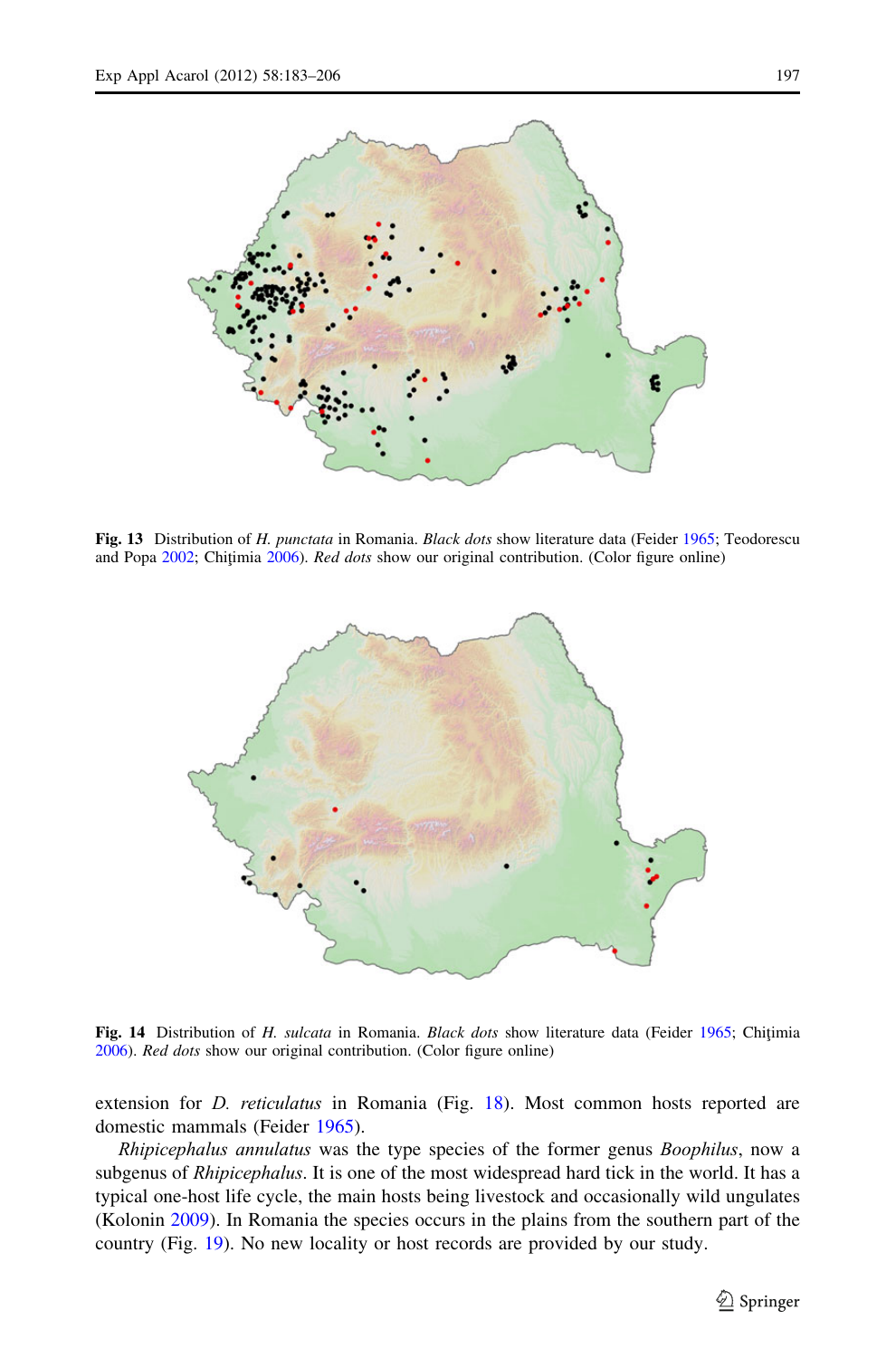<span id="page-15-0"></span>

Fig. 15 Distribution of H. parva in Romania. Black dots show literature data (Feider [1965;](#page-21-0) Chitimia [2006\)](#page-21-0). Red dots show our original contribution. (Color figure online)



Fig. 16 Distribution of H. concinna in Romania. Black dots show literature data (Feider [1965](#page-21-0); Chitimia [2006\)](#page-21-0). Red dots show our original contribution. (Color figure online)

Adults of R. bursa prefer ruminants for feeding but also other domestic animals (equids, dogs), wildlife or human hosts were recorded. Its distribution is around the Mediterranean basin (Walker et al. [2000\)](#page-23-0). In Romania we found this species on sheep, cattle and horses. Feider [\(1965](#page-21-0)) also reported R. bursa on wild mammals (hedgehogs, polecats). We report for the first time in Romania its occurrence on humans. Its distribution in Romania is restricted to the Southern lowland region but there are sporadic reports also from Central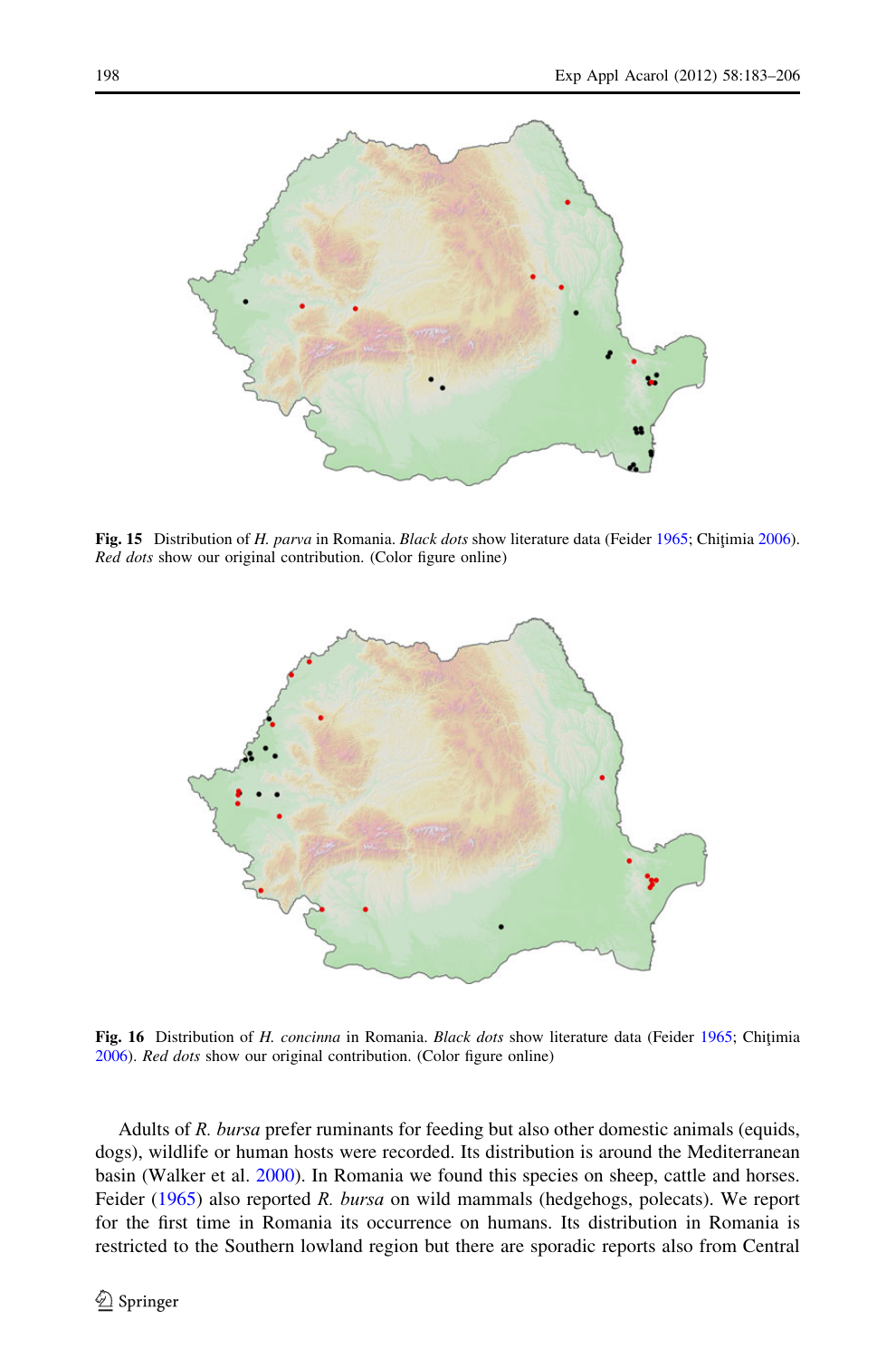<span id="page-16-0"></span>

Fig. 17 Distribution of *D. marginatus* in Romania. *Black dots* show literature data (Feider [1965](#page-21-0); Teodorescu and Popa [2002;](#page-23-0) Ioniță [2003;](#page-22-0) Chițimia [2006;](#page-21-0) Ioniță [2010\)](#page-22-0). Red dots show our original contribution. (Color figure online)



Fig. 18 Distribution of D. reticulatus in Romania. Black dots show literature data (Feider [1965](#page-21-0))

and Northwestern parts, suggesting a possible colonization with transport of livestock (Fig. [20](#page-17-0)).

Rhipicephalus sanguineus s.l. is a tick with worldwide distribution that feeds primarily on dogs and occasionally on other hosts, including humans (Dantas-Torres [2008\)](#page-21-0). In Romania, R. sanguineus s.l. was found on dogs, cattle, sheep, but also on wildlife mainly in Southern lowlands (Feider [1965](#page-21-0); Chitimia [2006\)](#page-21-0). Herein, we report as new host for Romania one bird and three mammalian species. We have also reported new geographic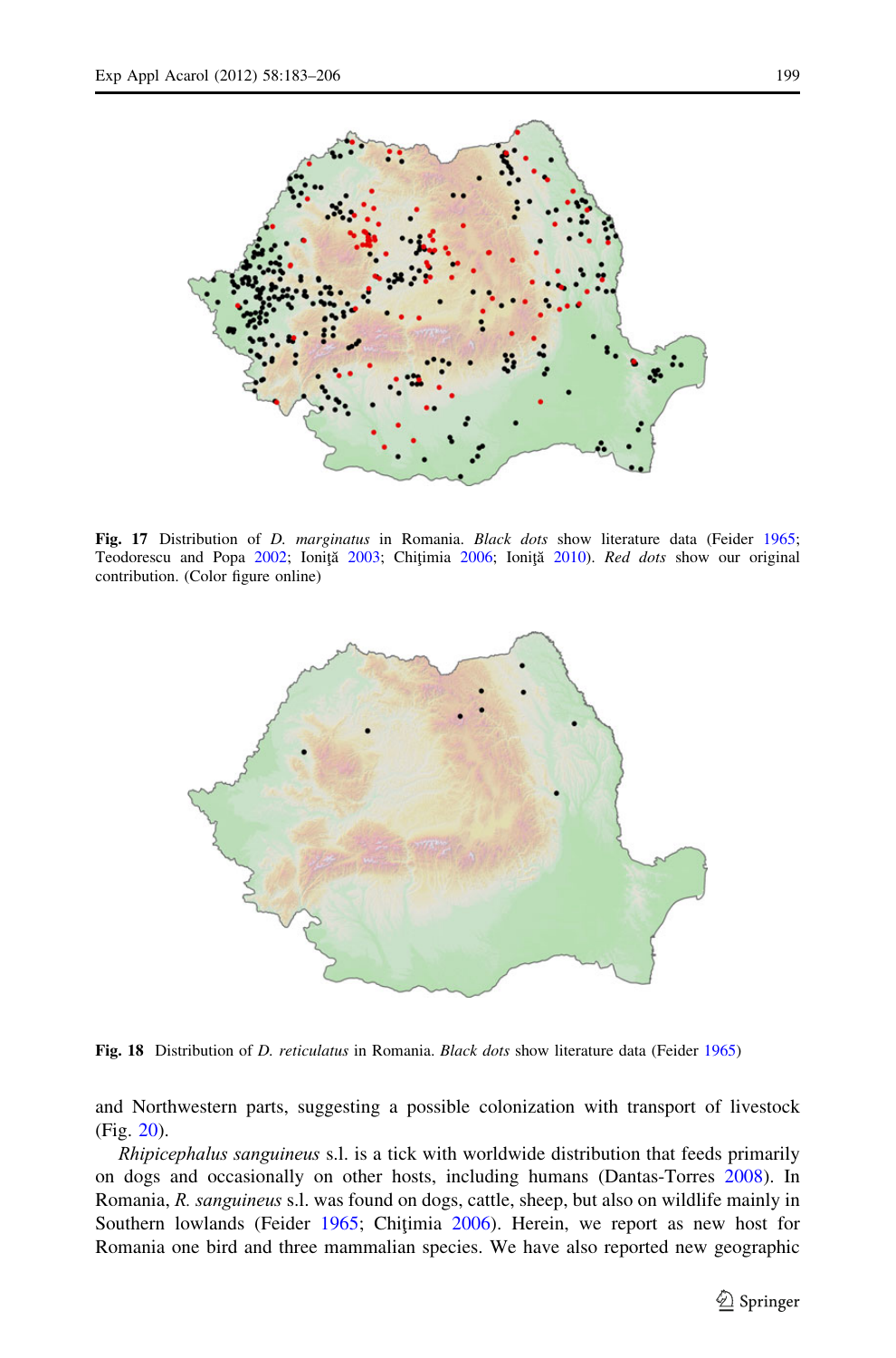<span id="page-17-0"></span>

Fig. 19 Distribution of R. *annulatus* in Romania. *Black dots* show literature data (Feider [1965\)](#page-21-0)



Fig. 20 Distribution of R. bursa in Romania. Black dots show literature data (Feider [1965;](#page-21-0) Ioniță [2003](#page-22-0); Ioniță [2010\)](#page-22-0). Red dots show our original contribution. (Color figure online)

areas for this tick in the Northeastern part of the country, in the Transylvanian basin (Fig. [21](#page-18-0)).

Rhipicephalus rossicus feeds on domestic animals, hedgehogs and occasionally on humans. It has a scattered distribution in Europe and Asia (Walker et al. [2000](#page-23-0)). In Romania, historical data (Feider [1965](#page-21-0)) showed its presence on small mammals; our findings report this species only in Southeastern Romania (Fig. [22](#page-18-0)) on hedgehogs.

Hyalomma aegyptium is strictly associated with land tortoises of genus Testudo (Siroký et al. [2006](#page-22-0), [2009\)](#page-22-0). Its distribution in Romania is restricted to Dobrogea (Fig. [23](#page-19-0)), because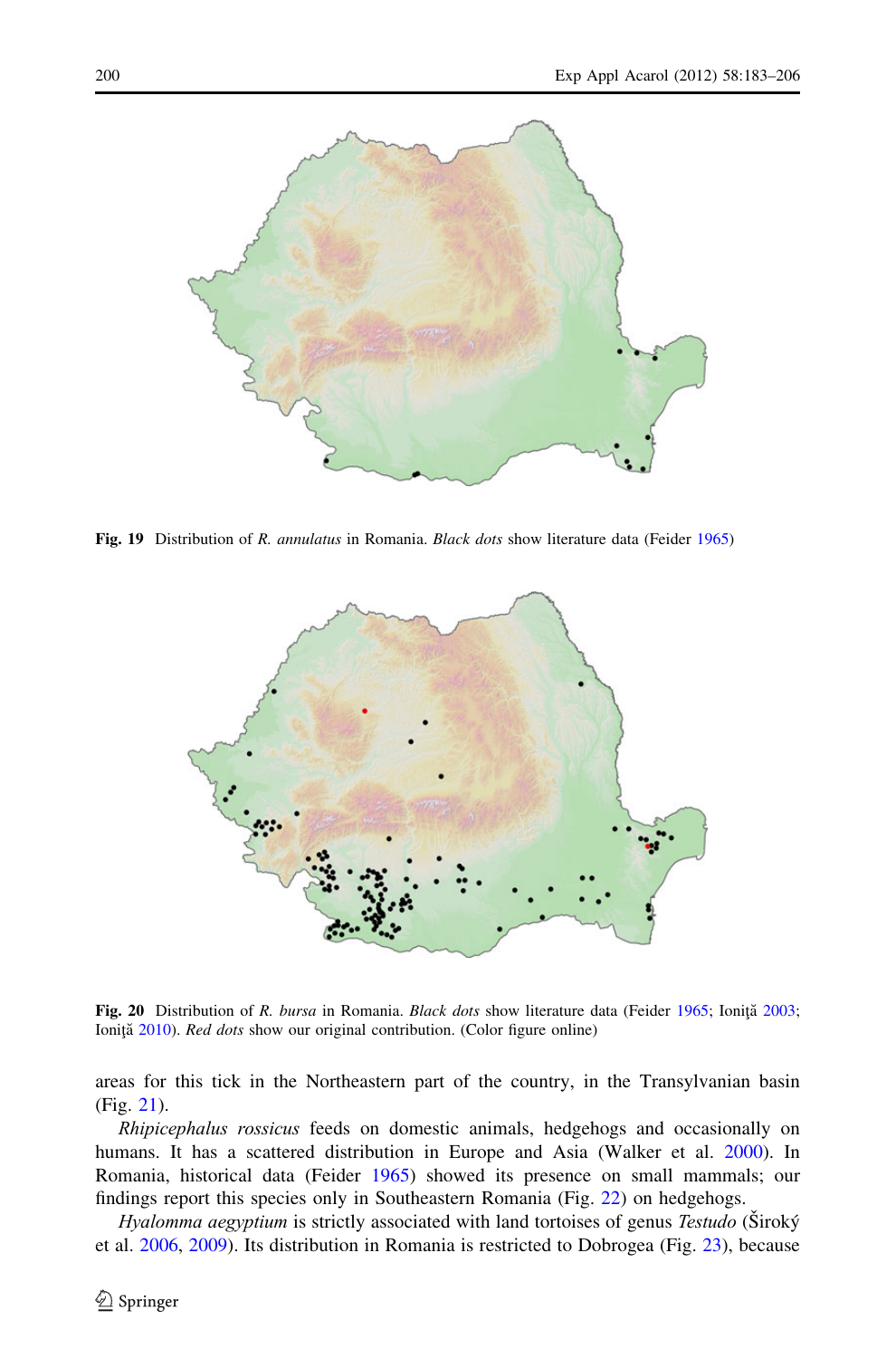<span id="page-18-0"></span>

Fig. 21 Distribution of R. *sanguineus* s.l. in Romania. *Black dots* show literature data (Feider [1965](#page-21-0); Chițimia [2006](#page-21-0)). Red dots show our original contribution. (Color figure online)



Fig. 22 Distribution of R. rossicus in Romania. Black dots show literature data (Feider [1965](#page-21-0)). Red dots show our original contribution. (Color figure online)

of its co-distribution pattern with its host. Accidental reports of Feider [\(1965](#page-21-0)) include hedgehogs.

The principal hosts of the adults of H. marginatum are various wild and domestic ungulates. It is a very widespread and prevalent tick of livestock in Southern Europe, Northern Africa and Central and Western Asia (Apanaskevich and Horak [2008\)](#page-21-0). Its distribution in Romania is limited to Southern, Southeastern and Southwestern regions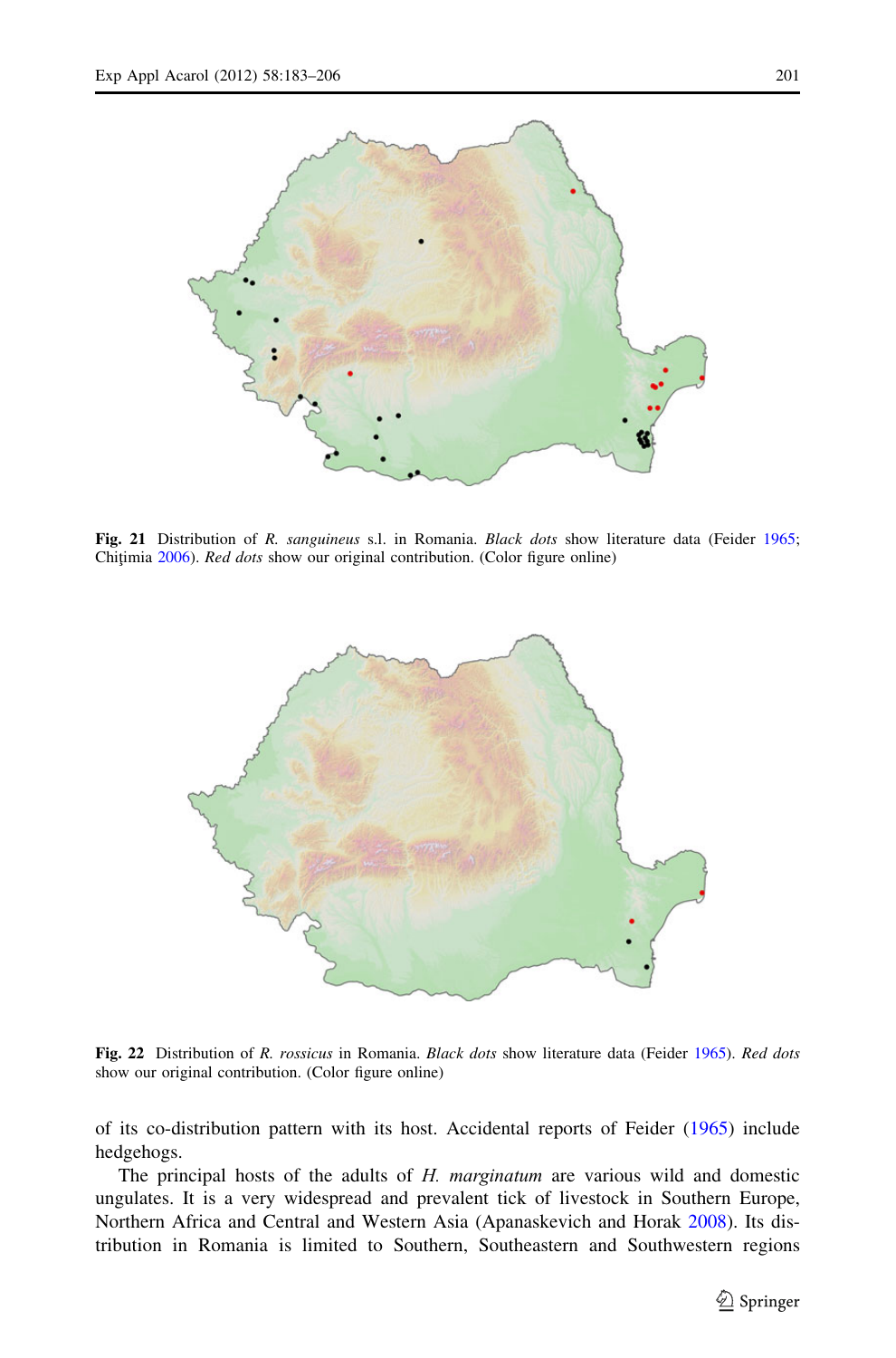<span id="page-19-0"></span>

Fig. 23 Distribution of H. aegyptium in Romania. Black dots show literature data (Feider [1965](#page-21-0); Široký et al. [2006\)](#page-22-0). Red dots show our original contribution. (Color figure online)



Fig. 24 Distribution of H. marginatum in Romania. Black dots show literature data (Feider [1965](#page-21-0); Teodorescu and Popa [2002](#page-23-0); Ioniță [2003;](#page-22-0) Ioniță [2010](#page-22-0)). Red dots show our original contribution. (Color figure online)

(Fig. 24). Interestingly, we found a single individual on a hedgehog captured in an urban area from Northwestern Romania. Moreover, we list 6 new hosts for Romania (including its occurrence on humans).

Hyalomma scupense has one of the largest distribution ranges amongst the Hyalomma ticks, extending from Western Europe and North Africa to Eastern China. Both the adults and the immature stages use large and medium-sized ungulates as hosts (Apanaskevich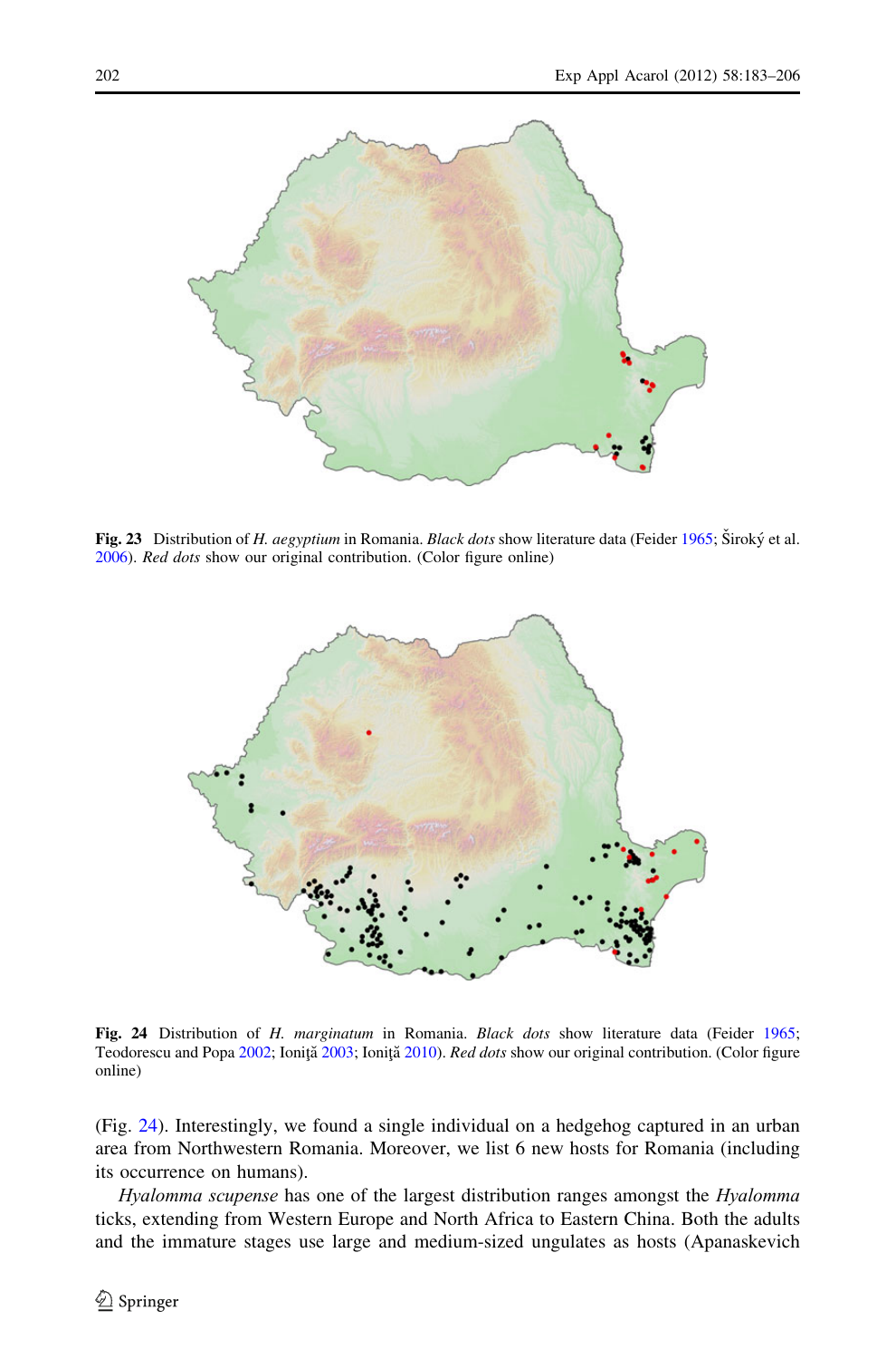

Fig. 25 Distribution of H. scupense in Romania. Black dots show literature data (Feider [1965](#page-21-0); Chitimia [2006\)](#page-21-0)

et al. [2010\)](#page-21-0). In Romania, its range is restricted to the southern part of the country (Feider [1965\)](#page-21-0) (Fig. 25).

Except the 25 species of hard ticks reported in Romania so far, at least three other are possibly present. The distribution of Ixodes lividus, a specific parasite of Sand martin, Riparia riparia overlaps with the one of its host (Filippova [1977;](#page-21-0) Peterson et al. [1993](#page-22-0)). R. riparia is a relatively common bird in Romania (Sándor pers. obs.), so the absence of this tick is probably because the lack of studies on the ectoparasites of this species. The same reason (lack of extensive studies on ticks of birds in Romania) is probably the reason why Ixodes frontalis, another common tick found on Passeriformes in the Western Palearctic (Filippova [1977\)](#page-21-0) was not reported yet in this country. The absence of Rhipicephalus turanicus from Romanian reports is probably caused by misidentification with R. sanguineus s.l.

Habitat variety and available host diversity (Donita et al.  $2005$ ), account for relatively high tick species diversity in Romania, as compared to neighboring countries (Kolonin [2009\)](#page-22-0). Distribution maps and host spectrum show that the most widespread ticks in Romania are *I. ricinus, D. marginatus* and *H. punctata*. However, in southern Romania, thermophilic Palearctic species like R. bursa and H. marginatum are also common. Ticks specifically associated with their hosts (i.e. H. aegyptium; I. laguri) are co-distributed with them. One of the most interesting findings which highlight the importance of permanent monitoring of tick communities is the presence of H. marginatum and R. bursa in the Transylvanian basin. Previously these ticks were found in Romania only in the south, in regions with lower altitude and warmer climate. This increase in range (while crossing a large forested mountain buffer) is either a sign of frequent translocation of their hosts or a colonization process of new areas due to climate change.

We consider that our paper, together with its supplementary electronic material provides to researchers in tick-borne pathogen epidemiology and ecology a valuable tool for modeling and prediction.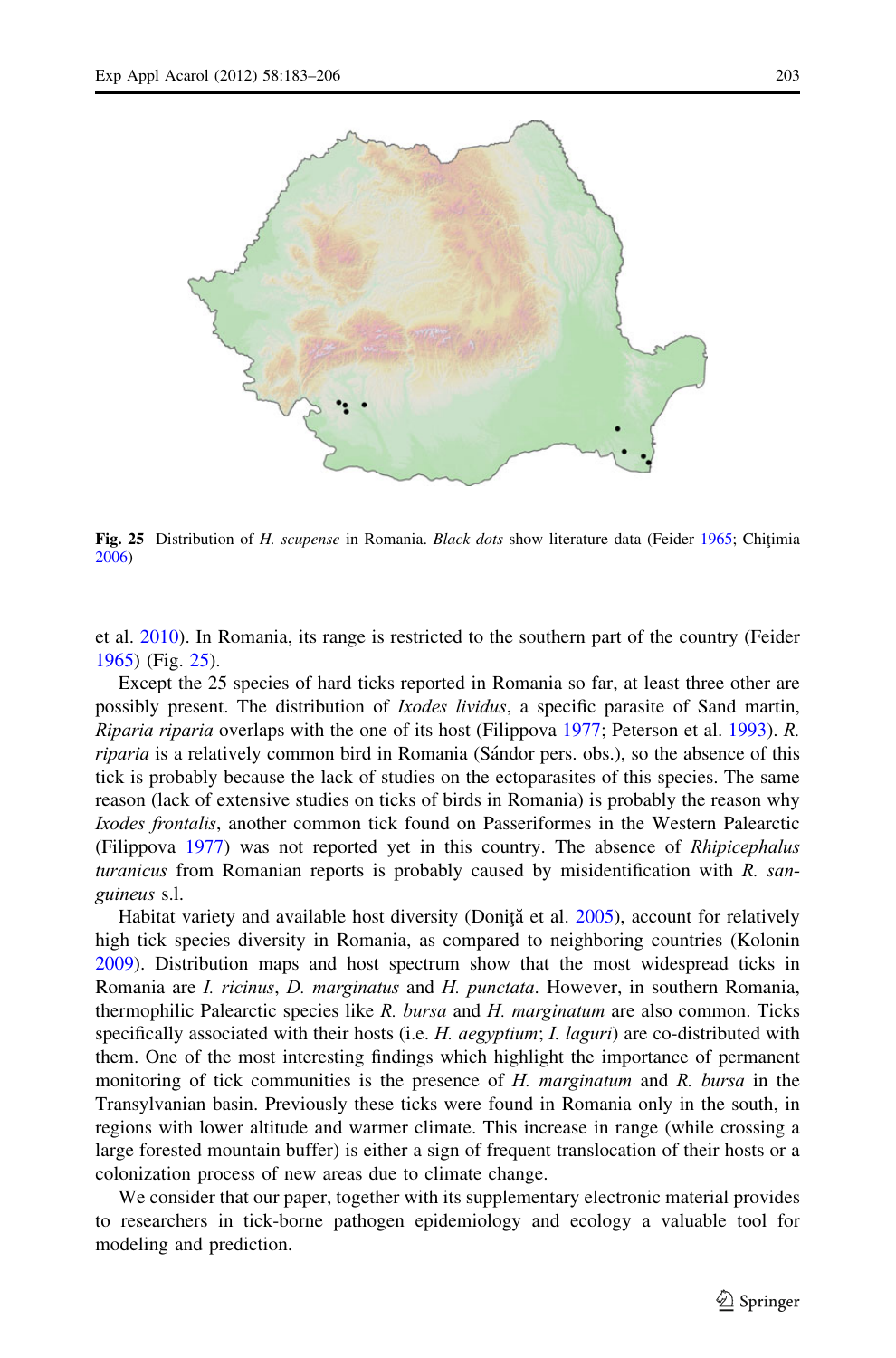<span id="page-21-0"></span>Acknowledgments This research was supported from grant CNCSIS IDEI PCCE 7/2010, POSDRU/88/ 1.5/S/60185 (to SDA) and POSDRU/89/1.5/S/49944/2010 (to PV). The authors are grateful to all students who voluntarily participated in the tremendous field work and host examinations.

## References

Anderson J (1991) Epizootiology of Lyme borreliosis. Scand J Infect Dis Suppl 77:23–34

- Apanaskevich DA, Horak IG (2008) The genus Hyalomma Koch, 1844. V. Re-evaluation of the taxonomic rank of taxa comprising the H. (Euhyalomma) marginatum Koch complex of species (Acari: Ixodidae) with redescription of all parasitic stages and notes on biology. Int J Parasitol 34:13–42
- Apanaskevich DA, Filippova NA, Horak IG (2010) The genus Hyalomma Koch, 1844. x. redescription of all parasitic stages of H. (Euhyalomma) scupense Schulze, 1919 (=H. detritum Schulze) (Acari: Ixodidae) and notes on its biology. Folia Parasitol (Praha) 57:69–78
- Arthur DR (1956) The Ixodes ticks of Chiroptera (Ixodoidea, Ixodidae). J Parasitol 42:180–196
- Barker S, Murrell A (2004) Systematics and evolution of ticks with a list of valid genus and species names. Parasitol 129:S15–S36
- Briciu VT, Titilincu A, Tătulescu DF, Cârstina D, Lefkaditis M, Mihalca AD (2011) First survey on hard ticks (Ixodidae) collected from humans in Romania: possible risks for tick-borne diseases. Exp Appl Acarol 54:199–204
- Bush SE, Robbins RG (2012) New host and locality records for *Ixodes simplex* Neumann and *Ixodes* vespertilionis Koch (Acari: Ixodidae) from bats (Chiroptera: Hipposideridae, Rhinolophidae and Vespertilionidae) in southern China. Int J Acarol 38:1–5
- Chen Z, Yang X, Bu F, Yang X, Yang X, Liu J (2010) Ticks (Acari: Ixodoidea: Argasidae, Ixodidae) of China. Exp Appl Acarol 51:393–404
- Chițimia L (2006) [Ecology of Ixodidae in south-western Romania] [in Romanian] PhD Dissertation. Banat University of Agronomical Sciences and Veterinary Medicine Timișoara, Romania
- Coipan EC, Vladimirescu AF (2010) First report of Lyme disease spirochetes in ticks from Romania (Sibiu County). Exp Appl Acarol 52:193–197
- Coipan EC, Vladimirescu AF (2011) Ixodes ricinus ticks (Acari: Ixodidae): vectors for Lyme disease spirochetes in Romania. Exp Appl Acarol 54:293–300
- Dantas-Torres F (2008) The brown dog tick, Rhipicephalus sanguineus (Latreille, 1806) (Acari: Ixodidae): from taxonomy to control. Vet Parasitol 152:173–185
- Doniță N, Popescu A, Paucă-Comănescu M, Mihăilescu S, Biriș IA (2005) [Habitatele din România] [in Romanian] Editura Tehnică Silvică, București
- Dumitrache MO, Gherman CM, Cozma V, Mircean V, Györke A, Sándor AD, Mihalca AD (2012) Hard ticks (Ixodidae) in Romania: surveillance, host associations and possible risks for tick-borne diseases. Parasitol Res 110:2067–2070
- Durden LA, Merker S, Beati L (2008) The tick fauna of Sulawesi, Indonesia (Acari: Ixodoidea: Argasidae and Ixodidae). Exp Appl Acarol 45:85–110
- Emchuk EM (1967) [Certain biological peculiarities of *Ixodes redikorzevi* Olen] [in Russian]. Tezisy Dokl. Nauch. Konf. Ukrain. Respub. Nauch. Obshch. Parasitol., Kiev, pp 354–355
- Estrada-Peña A (2001) Distribution, abundance, and habitat preferences of *Ixodes ricinus* (Acari: Ixodidae) in northern Spain. J Med Entomol 38:361–370
- Estrada-Peña A, Bouattour A, Camicas J-L, Walker AR (2004) Ticks of domestic animals in the Mediterranean Region. Special Publication of the International Consortium on Ticks and Tick-Borne Diseases-2, Atlanta, The Netherlands Hauten
- Feider Z (1965) [Fauna of the Popular Republic of Romania. Volume 5/2. Acaromorpha, Suprafamily Ixodoidea] [in Romanian]. Editura Academiei Republicii Populare Române, București

Filippova NA (1977) Ixodid ticks (Ixodinae). Fauna USSR New Series 4(4), Nauka, Moscow, Leningrad

- Filippova NA, Panova IV (2000) The intraspecific differentiation of the burrow tick Ixodes crenulatus (Ixodidae)] [Article in Russian]. Parazitologiia 34:265–279
- Georgescu M (1968) [Contributions to the study of ixodids from Romanian caves] [in Romanian]. Lucr Inst Speol "Emil Racoviță" 7:187-195
- Gilot B, Moncada E, Pautou G (1976) [Presence of *Ixodes apronophorus* (Schulze, 1924) in France. Ixodoidea-Ixodidae] [in French]. Ann Parasitol Hum Comp 51:601–603
- González-Acuña D, Guglielmone AA (2005) Ticks (Acari: Ixodoidea: Argasidae, Ixodidae) of Chile. Exp Appl Acarol 35:147–163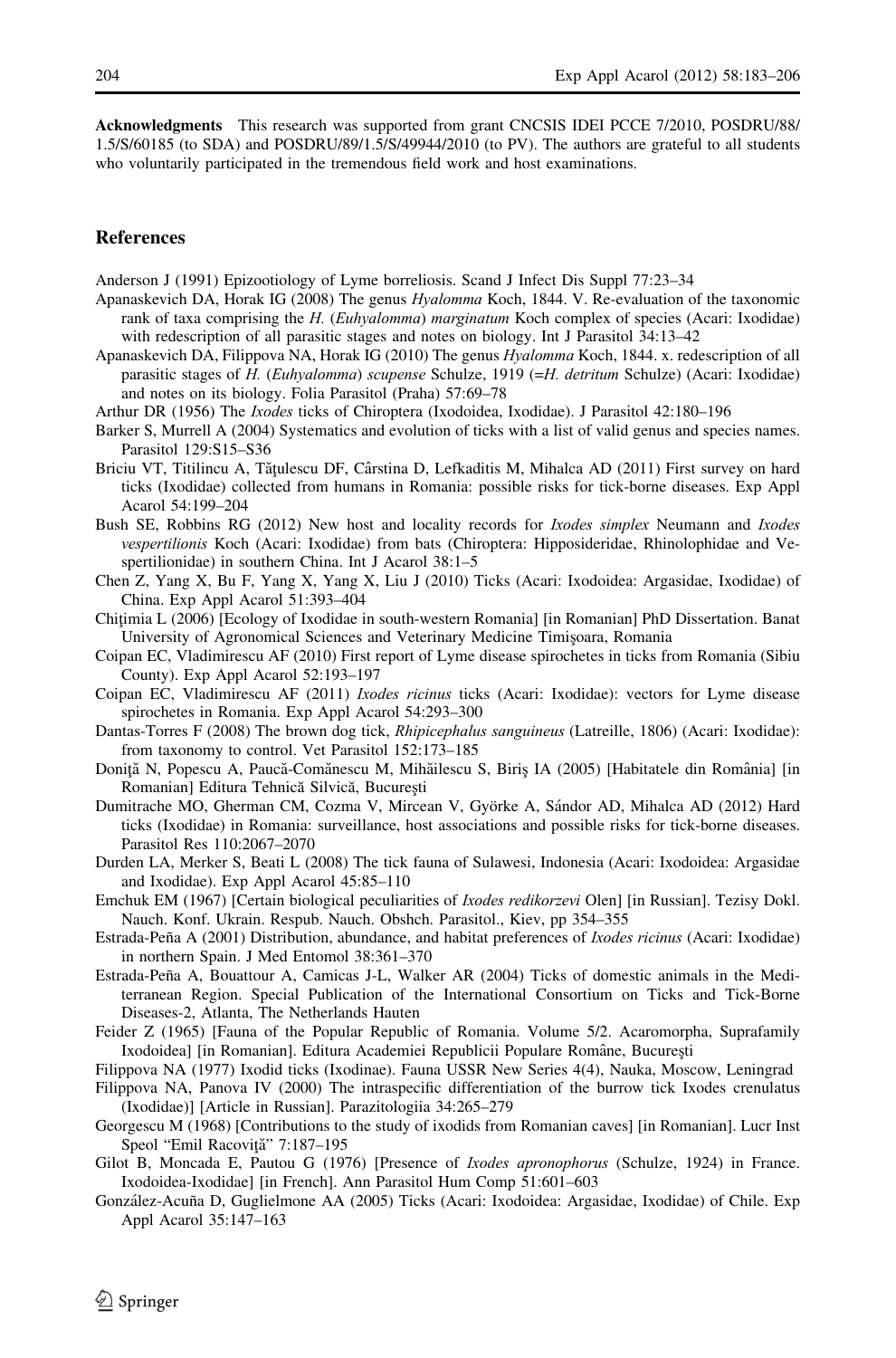- <span id="page-22-0"></span>Guglielmone A, Robbins R, Apanaskevich D, Petney T, Estrada-Peña A, Horak I (2009) Comments on controversial tick (Acari:Ixodida) species names and species described or resurrected from 2003 to 2008. Exp Appl Acarol 48:311–327
- Guglielmone GA, Robbins RG, Apanaskevich DA, Petney TN, Estrada-Peña A, Horak IG, Shao R, Barker SC (2010) The Argasidae, Ixodidae and Nuttalliellidae (Acari: Ixodida) of the world: a list of valid species names. Zootaxa 2528:1–28
- Horak IG, Camicas J-L, Keirans JE (2002) The Argasidae, Ixodidae, Nuttalliellidae (Acari: Ixodidae): a world list of valid tick names. Exp Appl Acarol 28:27–54
- Ionită M (2003) [Research on the ecology of Ixodidae in Subcarpathian regions; epidemiology of parasitic disease transmitted by these] [in Romanian] PhD Dissertation. University of Agronomical Sciences and Veterinary Medicine Bucharest, Romania
- Ionită M (2010). [Advanced studies of epidemiology and molecular biology on the risks of vector-borne diseases in humans and animals] [in Romanian] Grant report CNCSIS 729/2007
- Kolonin GV (2009) Fauna of ixodid ticks of the world (Acari, Ixodidae). <http://www.kolonin.org>. Accessed 10 October 2011
- Liebisch A, Walter G (1986) Untersuchungen von Zecken bei Haus- und Wildtieren in Deutschland: Zum Vorkommen und zur Biologie der Igelzecke (Ixodes hexagonus) und der Fuchszecke (Ixodes canisuga). Deut Tierarztl Woch 93:447–450
- Lorusso V, Lia RP, Dantas-Torres F, Mallia E, Ravagnan S, Capelli G, Otranto D (2011) Ixodid ticks of road-killed wildlife species in southern Italy: new tick-host associations and locality records. Exp Appl Acarol 55:293–300
- Majláthová V, Majláth I, Hromada M, Tryjanowski P, Bona M, Antczak M, Víchová B, Dzimko S, Mihalca A, Petko B (2008) The role of the sand lizard (*Lacerta agilis*) in the transmission cycle of *Borrelia* burgdorferi sensu lato. Int J Med Microbiol 298(Suppl. 1):161–167
- Martyn KP (1988) Provisional atlas of the ticks (Ixodoidea) of the British Isles. Biological Records Centre, Natural Environmental Research Council, UK, p 62
- Mihalca AD (2007) [Parasites of European pond turtle (*Emys orbicularis*), sand lizard (*Lacerta agilis*) and grass snake (Natrix natrix) in their natural environment, in Romania] [in Romanian]. PhD Dissertation, University of Agricultural Sciences and Veterinary Medicine Cluj-Napoca, Romania
- Mihalca AD, Gherman CM, Magdas C, Dumitrache MO, Györke A, Sándor AD, Domsa C, Mircean V, Mărcuțan DI, D'Amico G, Păduraru AO, Cozma V (accepted in press) *Ixodes ricinus* is the dominant questing tick in forest habitats from Romania: the results from a countrywide flagging campaign
- Mironescu I (1966) [A new Ixodid for the fauna of our country, parasitic on birds] [in Romanian]. An St Univ "Al I Cuza" Iasi Biol 12:61-65
- Nicholson WL, Sonenshine DE, Lane RS, Uilenberg G (2009) Ticks (Ixodida). In: Mullen GR, Durden LA (eds) Medical and veterinary entomology, 2nd edn. Elsevier, London, pp 483–542
- Nosek J (1971a) The ecology, bionomics, and behaviour of Haemaphysalis (Aboimisalis) punctata tick in central Europe. Z Parasitenkd 37:198–210
- Nosek J (1971b) The ecology, bionomics and behaviour of Haemaphysalis (Haemaphysalis) concinna tick. Z Parasitenkd 36:233–241
- Nosek J, Sixl W (1972) Central-European ticks (Ixodoidea). Mitt Abt Zool Landesmus Joanneum 1:61–92
- Perez-Eid C, Macaigne F, Gilot B (1993) Approche écologique des biotopes d'Haemaphysalis (Alloceraea) inermis Birula, 1895, en France. Incidence sur l'épidémiologie de la borreliose de Lyme] [in French]. Acarologia 34:205–209
- Peterson RT, Mountfort G, Hollom PAD (1993) Collins Field Guide—Birds of Britain and Europe. Collins, p 480
- Pomerantzev BI (1950) Ixodid ticks (Ixodidae). Fauna of USSR, vol IV, no. 2. (English translation by Elbl A., edited by Anastos G. The American Institute of Biological Sciences, Washington in 1959)
- Santos-Silva MM, Beati L, Santos AS, De Sousa R, Núncio MS, Melo P, Santos-Reis M, Fonseca C, Formosinho P, Vilela C, Bacellar F (2011) The hard-tick fauna of mainland Portugal (Acari: Ixodidae): an update on geographical distribution and known associations with hosts and pathogens. Exp Appl Acarol 55:85–121
- Široký P, Petrželková KJ, Kamler M, Mihalca AD, Modrý D (2006) Hyalomma aegyptium as dominant tick in tortoises of the genus *Testudo* in Balkan countries, with notes on its host preferences. Exp Appl Acarol 40:279–290
- Široký P, Mikulíček P, Jandzík D, Kami H, Mihalca AD, Rouag R, Kamler M, Schneider C, Záruba M, Modrý D (2009) Co-distribution pattern of a haemogregarine Hemolivia mauritanica (Apicomplexa: Haemogregarinidae) and its vector Hyalomma aegyptium (Metastigmata: Ixodidae). J Parasitol 95:728–733